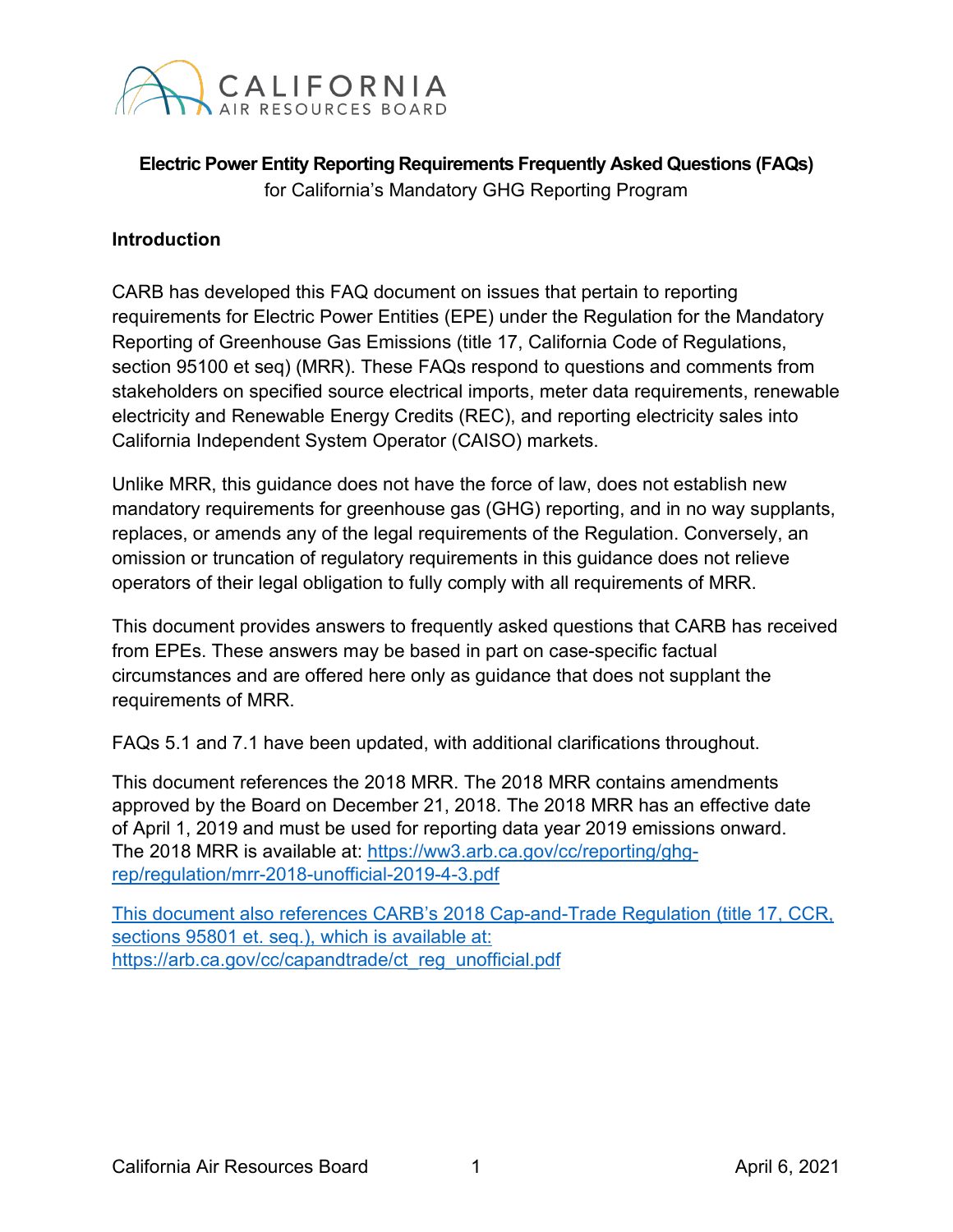# **Table of Contents**

|              | 1.1 | General Requirements for Reporting Specified Source Imports 4                                                                        |  |
|--------------|-----|--------------------------------------------------------------------------------------------------------------------------------------|--|
|              | 1.2 |                                                                                                                                      |  |
|              | 1.3 |                                                                                                                                      |  |
|              | 1.4 |                                                                                                                                      |  |
| $\mathbf{2}$ | 2.1 |                                                                                                                                      |  |
|              | 2.2 |                                                                                                                                      |  |
| 3            |     |                                                                                                                                      |  |
| 4            | 4.1 |                                                                                                                                      |  |
|              | 4.2 |                                                                                                                                      |  |
| 5            |     |                                                                                                                                      |  |
|              | 5.1 |                                                                                                                                      |  |
|              | 5.2 |                                                                                                                                      |  |
|              | 5.3 | Does an EPE still have to report, even if it didn't sell any power into CAISO                                                        |  |
|              | 5.4 | What constitutes a sale into CAISO markets under section 95111(a)(12)?                                                               |  |
|              | 5.5 | What is an Electrical Distribution Utility (EDU) compliance obligation under                                                         |  |
|              | 5.6 |                                                                                                                                      |  |
|              | 5.7 | Which emission factors should an EDU use to report CAISO sales under                                                                 |  |
|              | 5.8 | When should an EDU use a system emission factor, that is not listed in<br>ONE, to report CAISO sales under section 95111(a)(12)?  25 |  |
| 6            |     |                                                                                                                                      |  |
|              | 6.1 | Are EPEs required to report EIM imports and exports under MRR?  26                                                                   |  |
|              | 6.2 | What CAISO settlement data should be used when reporting EIM imports?                                                                |  |
|              | 6.3 | Are EIM imports subject to the Lesser of Analysis (LOA)? 26                                                                          |  |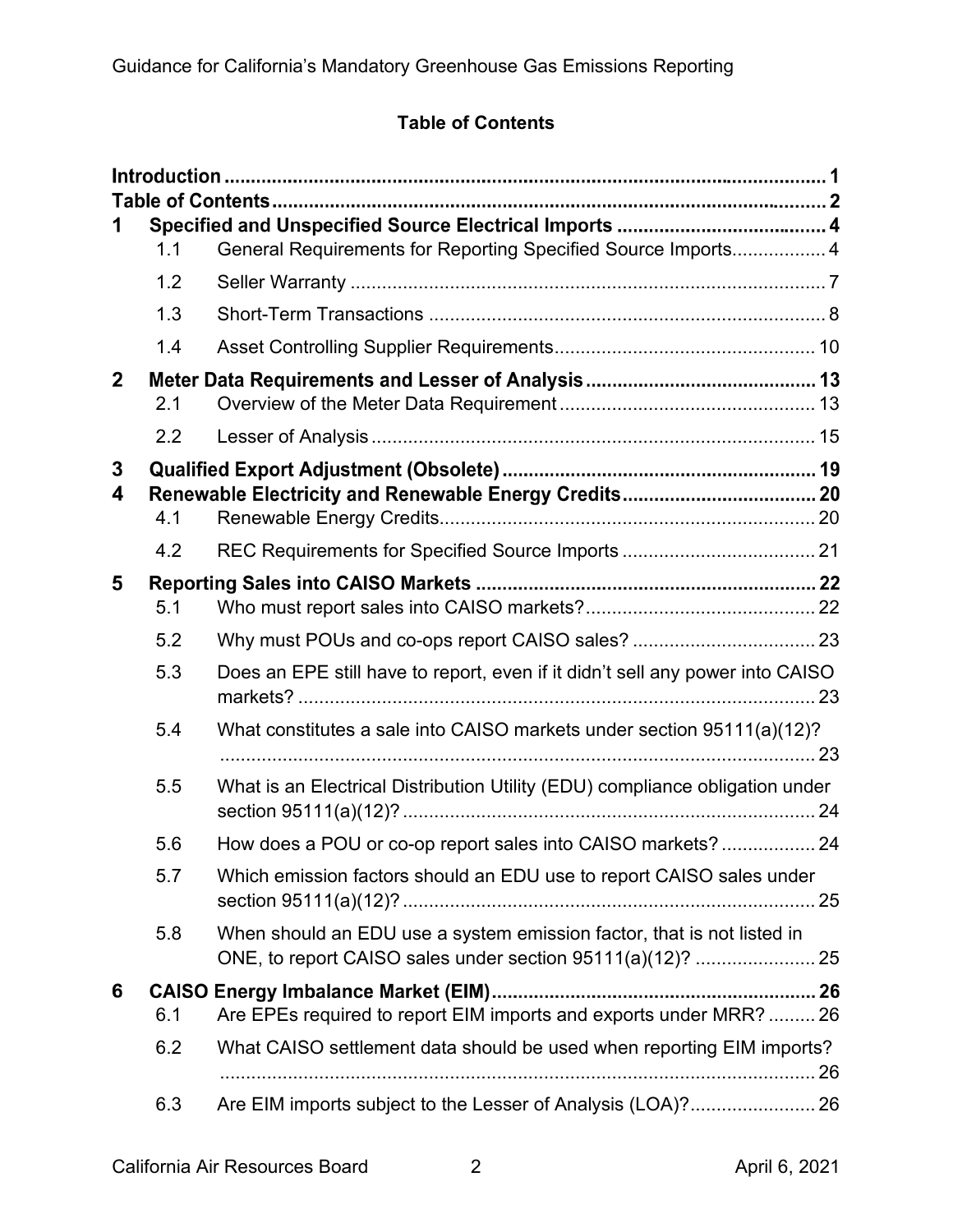| 6.5<br>6.6<br>How are EIM imports identified as an EIM Import in ONE in either the<br>Should EIM imports reported as result of the Lesser of Analysis be reported<br>6.7<br>as "EIM" or "Metered" in the "E-Tagged, Metered, or EIM?" field in ONE? 27<br>$\overline{\mathbf{7}}$<br>Do EPEs have to report retail sales that serve California load? 27<br>7.1<br>7.2<br>How should CPUC-registered electric service providers (ESP) report?  28<br>7.3<br>7.4<br>Can an EPE report retail sales for an affiliated ESP or community choice<br>8<br>Imports and/or Exports: When an EPE stops importing and exporting<br>8.1<br>power, how much longer does the EPE have to report and verify? 29<br>8.2<br>The EPE I represent had ceased importing and exporting electricity in the<br>California market in 2020. When am I eligible to cease reporting and<br>Wheels: When an EPE only has "wheeled electricity through California" to<br>8.3<br>9 | 6.4 |  |
|------------------------------------------------------------------------------------------------------------------------------------------------------------------------------------------------------------------------------------------------------------------------------------------------------------------------------------------------------------------------------------------------------------------------------------------------------------------------------------------------------------------------------------------------------------------------------------------------------------------------------------------------------------------------------------------------------------------------------------------------------------------------------------------------------------------------------------------------------------------------------------------------------------------------------------------------------|-----|--|
|                                                                                                                                                                                                                                                                                                                                                                                                                                                                                                                                                                                                                                                                                                                                                                                                                                                                                                                                                      |     |  |
|                                                                                                                                                                                                                                                                                                                                                                                                                                                                                                                                                                                                                                                                                                                                                                                                                                                                                                                                                      |     |  |
|                                                                                                                                                                                                                                                                                                                                                                                                                                                                                                                                                                                                                                                                                                                                                                                                                                                                                                                                                      |     |  |
|                                                                                                                                                                                                                                                                                                                                                                                                                                                                                                                                                                                                                                                                                                                                                                                                                                                                                                                                                      |     |  |
|                                                                                                                                                                                                                                                                                                                                                                                                                                                                                                                                                                                                                                                                                                                                                                                                                                                                                                                                                      |     |  |
|                                                                                                                                                                                                                                                                                                                                                                                                                                                                                                                                                                                                                                                                                                                                                                                                                                                                                                                                                      |     |  |
|                                                                                                                                                                                                                                                                                                                                                                                                                                                                                                                                                                                                                                                                                                                                                                                                                                                                                                                                                      |     |  |
|                                                                                                                                                                                                                                                                                                                                                                                                                                                                                                                                                                                                                                                                                                                                                                                                                                                                                                                                                      |     |  |
|                                                                                                                                                                                                                                                                                                                                                                                                                                                                                                                                                                                                                                                                                                                                                                                                                                                                                                                                                      |     |  |
|                                                                                                                                                                                                                                                                                                                                                                                                                                                                                                                                                                                                                                                                                                                                                                                                                                                                                                                                                      |     |  |
|                                                                                                                                                                                                                                                                                                                                                                                                                                                                                                                                                                                                                                                                                                                                                                                                                                                                                                                                                      |     |  |
|                                                                                                                                                                                                                                                                                                                                                                                                                                                                                                                                                                                                                                                                                                                                                                                                                                                                                                                                                      |     |  |
|                                                                                                                                                                                                                                                                                                                                                                                                                                                                                                                                                                                                                                                                                                                                                                                                                                                                                                                                                      |     |  |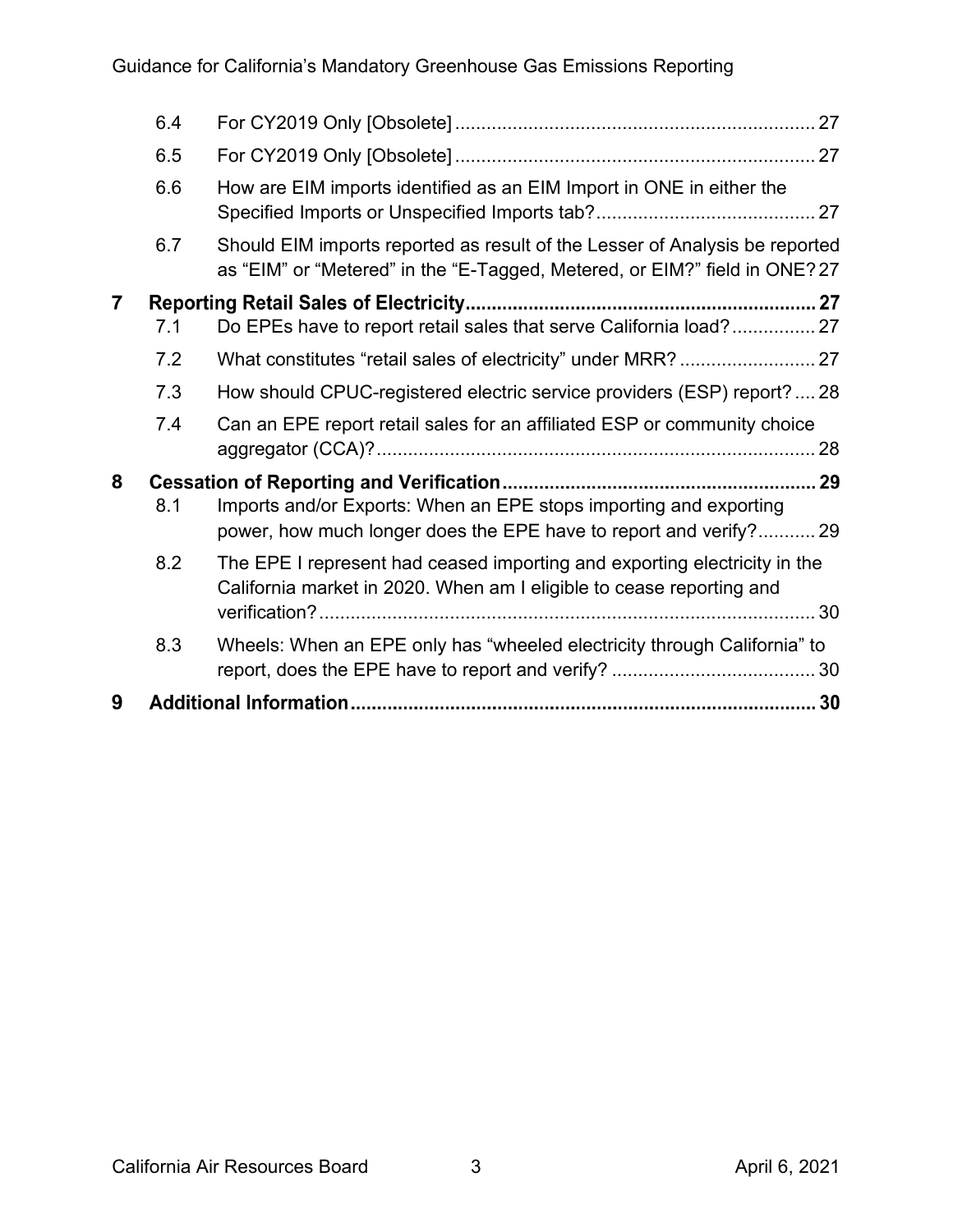## **1 Specified and Unspecified Source Electrical Imports**

This section describes the requirements for specified source imports, seller warranty, short-term transactions, Asset Controlling Suppliers (ACS), and ACS power.

## <span id="page-3-0"></span>**1.1 General Requirements for Reporting Specified Source Imports**

The following FAQs address general questions for reporting specified source electrical imports under MRR, including what criteria must be met to claim imported power as from a specified source.

## **1.1.1 What criteria must be met for imported electricity to be reported as from a specified source?**

If imported electricity meets specified source requirements in MRR, it must be reported as such. To report imported power as from a specified source, an EPE must have a specified source power contract and the power must meet direct delivery requirements (generally through e-tag documentation). In addition, for electricity reported as specified, the REC serial numbers associated with the specified import must be reported, if applicable. These requirements are described in section 95852(b)(3) of the Cap-and-Trade Regulation and section 95111 of MRR. Specific reporting requirements on aggregation, seller warranty, and measurement are set forth in section 95111(a)(2) and (4) of MRR. See section 4.2 below for more details on specified import REC reporting.

Importers that directly deliver power meeting all specified source requirements may not "voluntarily" report the power as unspecified, regardless of REC ownership or ability to obtain REC serial number data (section 95111(a)(4)). This includes electricity conveyed to the importer as specified under seller warranty provisions, as well as when specified source electricity is imported by the GPE. This is the case regardless of any contracts dictating sale or ownership status of RECs, and regardless of contracts that seek to convey greenhouse gas benefits of zero emission power to other counterparties.

# **1.1.2 For imports made on behalf of a retail provider, does the retail provider need to report all of the details of the import (as if they were the importer), including REC serial numbers?**

Section 95111(c)(4) of MRR requires retail providers that report any imports or exports to also report electricity imported on their behalf to serve their load and identify the importing first deliverers. In ONE, the Excel workbook used for reporting EPE transactions in the California Electronic Greenhouse Gas Reporting Tool (Cal e-GGRT), retail providers must report all of the details of "on behalf of" imports (as if they were the importer), except that they would select "No" to the question "Are YOU the PSE on the NERC e-Tag in the Physical Path table on the last California border crossing?". This applies to both specified and unspecified imports, including electricity from California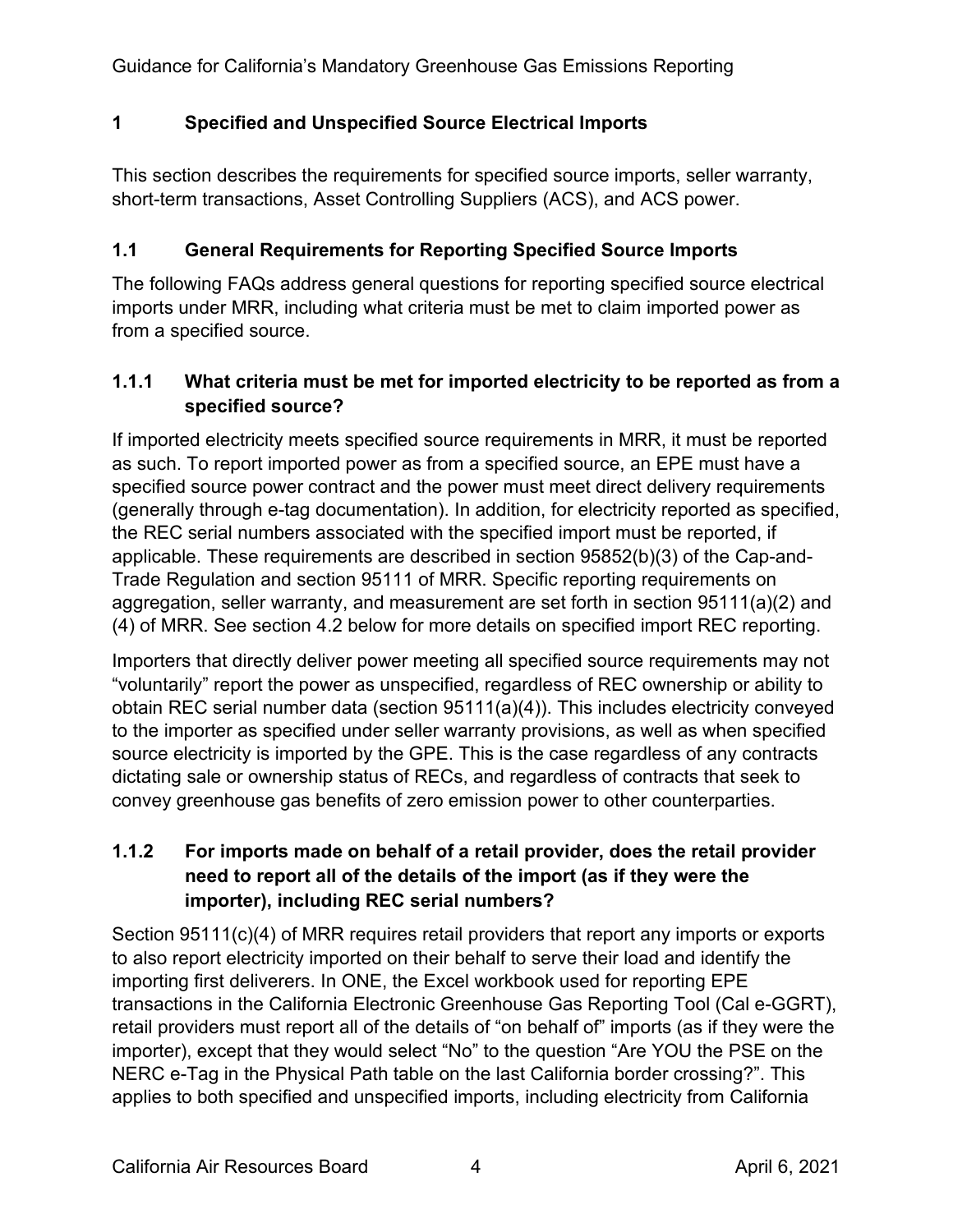Renewables Portfolio Standard (RPS) eligible renewable energy resources. However, REC serial numbers associated with specified source power must be reported only by the entity that imported that power. "On behalf of" retail providers should not report REC serial numbers associated with electric power imported by another entity. In addition, retail providers should not report REC serial numbers for in-State power.

# **1.1.3 Can substitute power be provided by a specified source?**

Yes. Substitute power can be provided by a specified source. However, it is generally the case that ancillary services for transmission are provided as unspecified power from within the host balancing authority area (BAA). An EPE must provide appropriate documentation, such as a specified source contract for substitute power (also referred to as ancillary services power), to the verifier and CARB to substantiate the specified source claim.

# **1.1.4 Can a specified source include more than one facility?**

In general, multiple power generation facilities cannot constitute a single specified source under MRR, except for ACSs which are approved and registered by CARB (see section 1.4 on ACSs for more details). Under section 95102(a) of MRR a specified source of electricity is a facility or unit that can be claimed as a delivered source of electricity. Thus, a reporting entity cannot register multiple units as a single facility or source, for purposes of obtaining a single specified source emission factor. However, multiple dams operated under a single Federal Energy Regulatory Commission (FERC) license may be considered one facility.

## **1.1.5 What is a generation providing entity (GPE) as it pertains to a specified source?**

A generation providing entity (GPE) is a full or partial owner, generating unit operator, or party to a contract for a fixed percentage of the net generation from a specified source (see GPE definition in section 95102(a) of MRR). An entity that is entitled to a share of the total capacity or total output of a facility meets the GPE definition, whereas an entity that is entitled only a fixed MW or MWh amount does not.

# **1.1.6 Does a generation providing entity (GPE) have to report power imported from a specified source (for which it is a GPE) as specified source power?**

When the power is directly delivered, the importer "must report all direct delivery of electricity as from a specified source for facilities or units in which they are a generation providing entity (GPE) or have a written power contract to procure electricity," per section 95111(a)(4) of MRR. However, an e-Tag alone is not definitive, and the power contract must also be examined for consistency with regulatory requirements. This is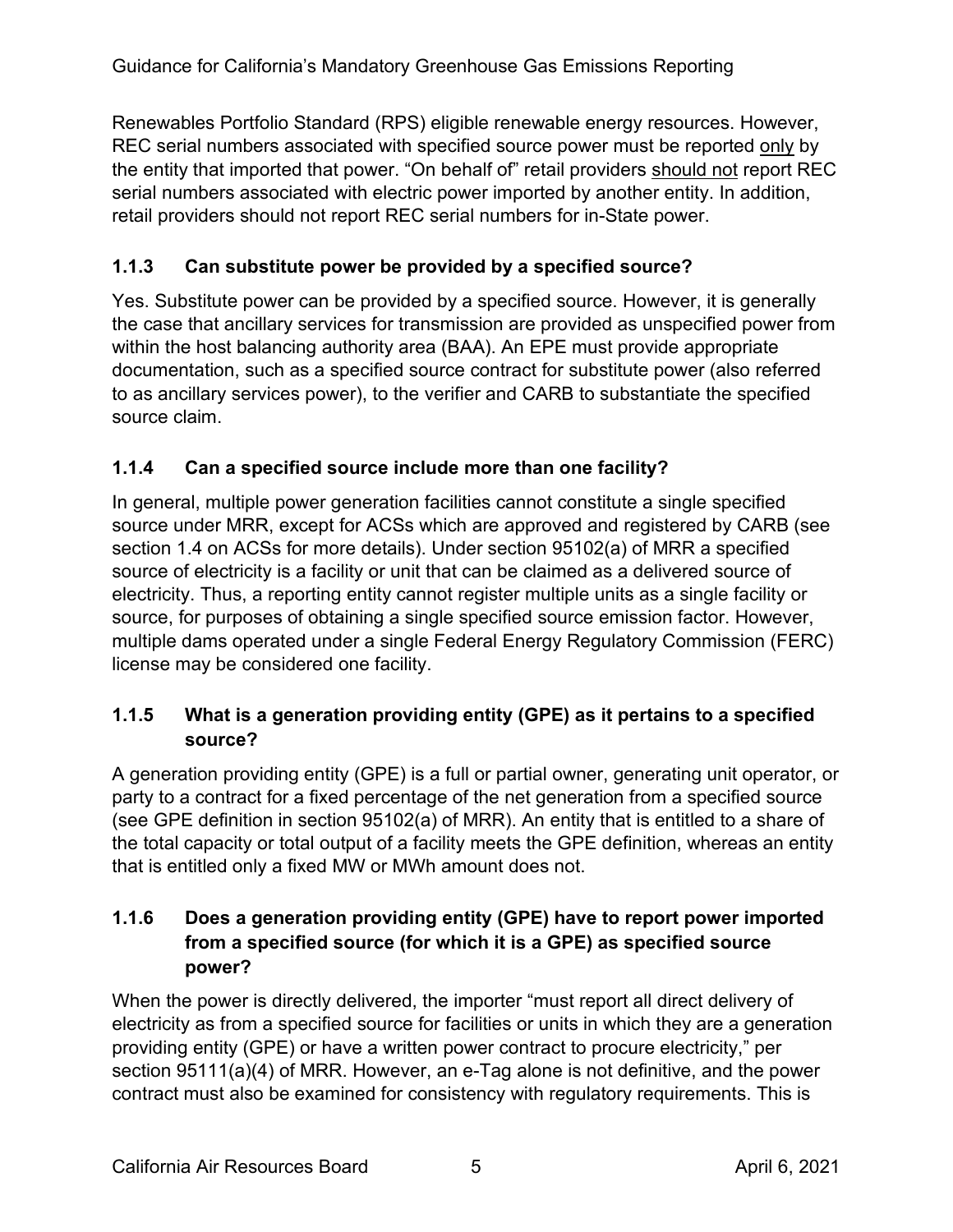the case regardless of REC ownership, or if the counterparty to the sale seeks to claim an associated RPS adjustment. As explained in the [Reporting and Verification](http://www.arb.ca.gov/cc/reporting/ghg-rep/ghg-rep-power/rps-adj-guidance.pdf)  [Guidance for RPS Adjustment Claims](http://www.arb.ca.gov/cc/reporting/ghg-rep/ghg-rep-power/rps-adj-guidance.pdf) document, the RECs associated with electricity that is directly delivered are not eligible to be claimed as an RPS adjustment. Entities cannot voluntarily report specified source power as unspecified.

GPEs who import specified power must still conduct a lesser of analysis when required by section 95111(b)(2)(E) of MRR and must report substitute electricity as unspecified, consistent with the "unspecified source" definition in section 95102 of MRR.

## **1.1.7 Must imported electricity associated with firming and shaping contracts be reported as specified?**

As described in the [Reporting and Verification Guidance for RPS Adjustment Claims](https://www.arb.ca.gov/cc/reporting/ghg-rep/ghg-rep-power/rps-adj-guidance.pdf) document, there may be some instances in which the electricity associated with firming and shaping contracts results in directly delivered power that must be reported as a specified import. In many firming and shaping contract arrangements, the importer imports power firmed and shaped by the local balancing authority. Under these arrangements, some electricity importers may claim purchased RECs associated with electricity purchased from a renewable facility owned by a GPE, and then subsequently sell that electricity into the local balancing authority area. In these cases, tagged imports associated with the firming and shaping contract may come from a variety of sources and interties within the GPE's local balancing authority area. However, many GPEs will provide firmed and shaped electricity tagged directly from the renewable facility when the facility is operating sufficient to meet those needs. In these situations, the importer must report the imports generated by and tagged from the renewable facility as specified source imports, and the RECs associated with this electricity cannot be reported as an RPS adjustment. Electricity imported from the renewable facility is subject to the lesser of analysis, and only the lesser of the tagged or generated amount would be reported as specified imported electricity. Electricity purchased from the renewable facility, but confirmed to have sunk outside of California, and with which the associated RECs have been purchased and retired, may be eligible for an RPS adjustment.

## **1.1.8 What happens if there is a mismatch between the contracted source and the tag source?**

Under MRR section 95102(a), the specified source of electricity definition requires that the electricity importer have the right of ownership or a written power contract (which also pertains to verbal contracts), and the directly delivered definition requires that electricity be directly delivered to the California grid. Under MRR, the definition of "Power contract" or "written power contract" for a specified source contract is contingent upon the delivery of power from a particular facility, unit, or asset-controlling supplier's system that is designated at the time the transaction is executed. The "source of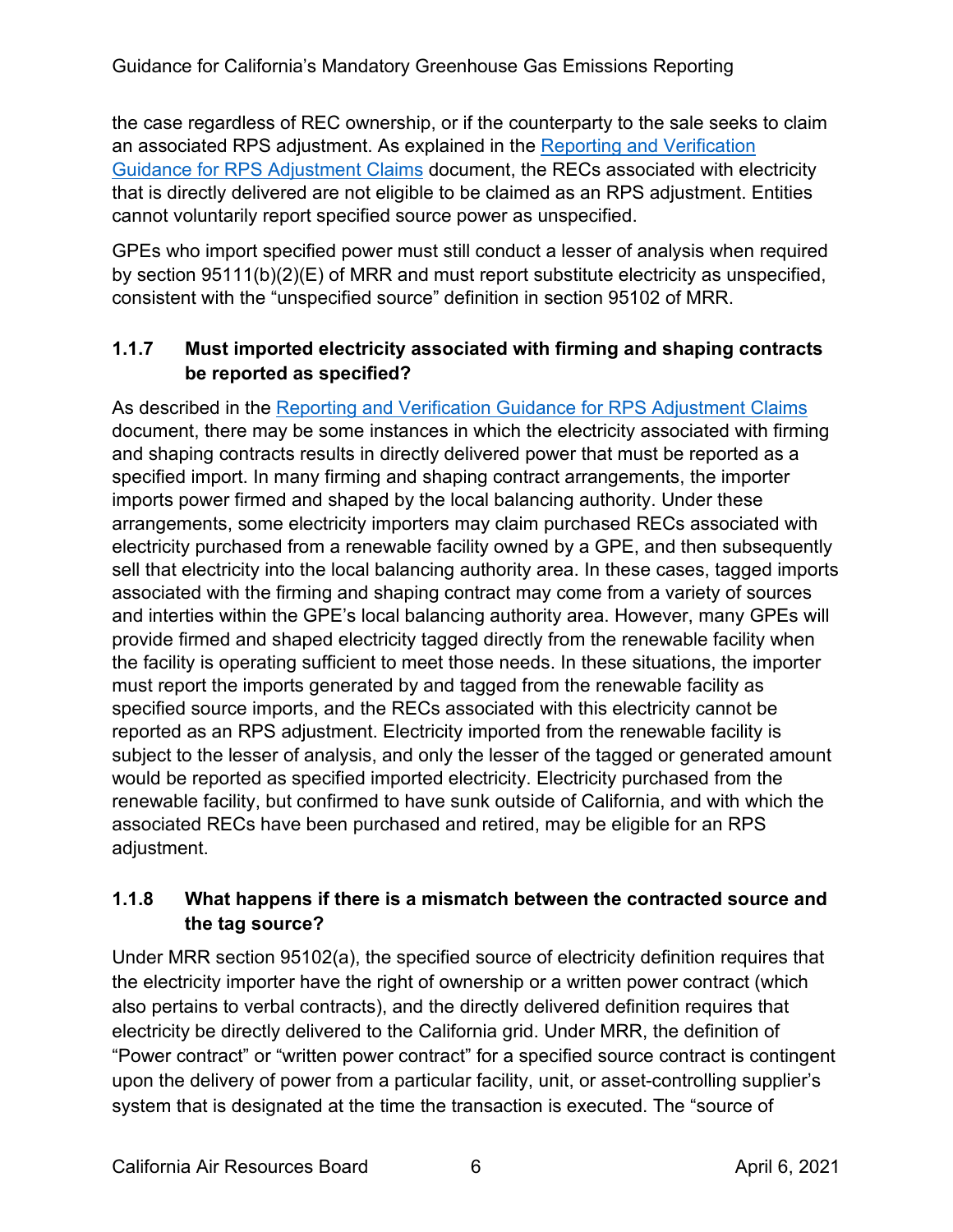generation" or "generation source" is defined under MRR as the generation source identified on the physical path of NERC e-Tags. Thus, the contract source must match the source on the physical path of the final delivered e-Tag. Mismatched sources, even if similar or equal in carbon content, are nonetheless mismatched and cannot be claimed as specified source power.

Transactions can only be claimed as specified source imported power if all applicable requirements are met. Power that cannot be claimed as specified must be reported as unspecified.

# <span id="page-6-0"></span>**1.2 Seller Warranty**

The following FAQs address questions related to seller warranty requirements in MRR, including how the requirements are applied to specified source claims.

## **1.2.1 What is the role of the seller warranty requirements in short-term transactions?**

The seller warranty provisions in section 95111(a)(4) of MRR are designed to correctly identify and report specified power transactions and prevent the resale of unspecified power as specified source power. Transactions that meet the seller warranty requirements are eligible to be claimed as specified source imports, as long as the requirements of MRR are met. Therefore, a reporter cannot report electricity as specified power for transactions that do not meet the seller warranty requirements.

# **1.2.2 What is seller warranty, as it pertains to specified source claims?**

Seller warranty is a power contract provision or guarantee in which the seller agrees to provide power from a specified source to a buyer, such that it has not been previously transacted as unspecified power. Seller warranty provides for greater electricity market transparency and more accurate pricing when purchasing specified power.

# **1.2.3 Is it possible to resell unspecified power as specified power?**

While it is technically possible to resell unspecified power as specified source power, such a transaction would not meet the seller warranty requirements in section 95111(a)(4), and therefore, such power must not be reported as specified under MRR. However, if the power was reported as specified, and during the verification process it was determined to be unspecified, the specified power would need to be reclassified as an unspecified source transaction, which could result in an increase in covered emissions for the reporter.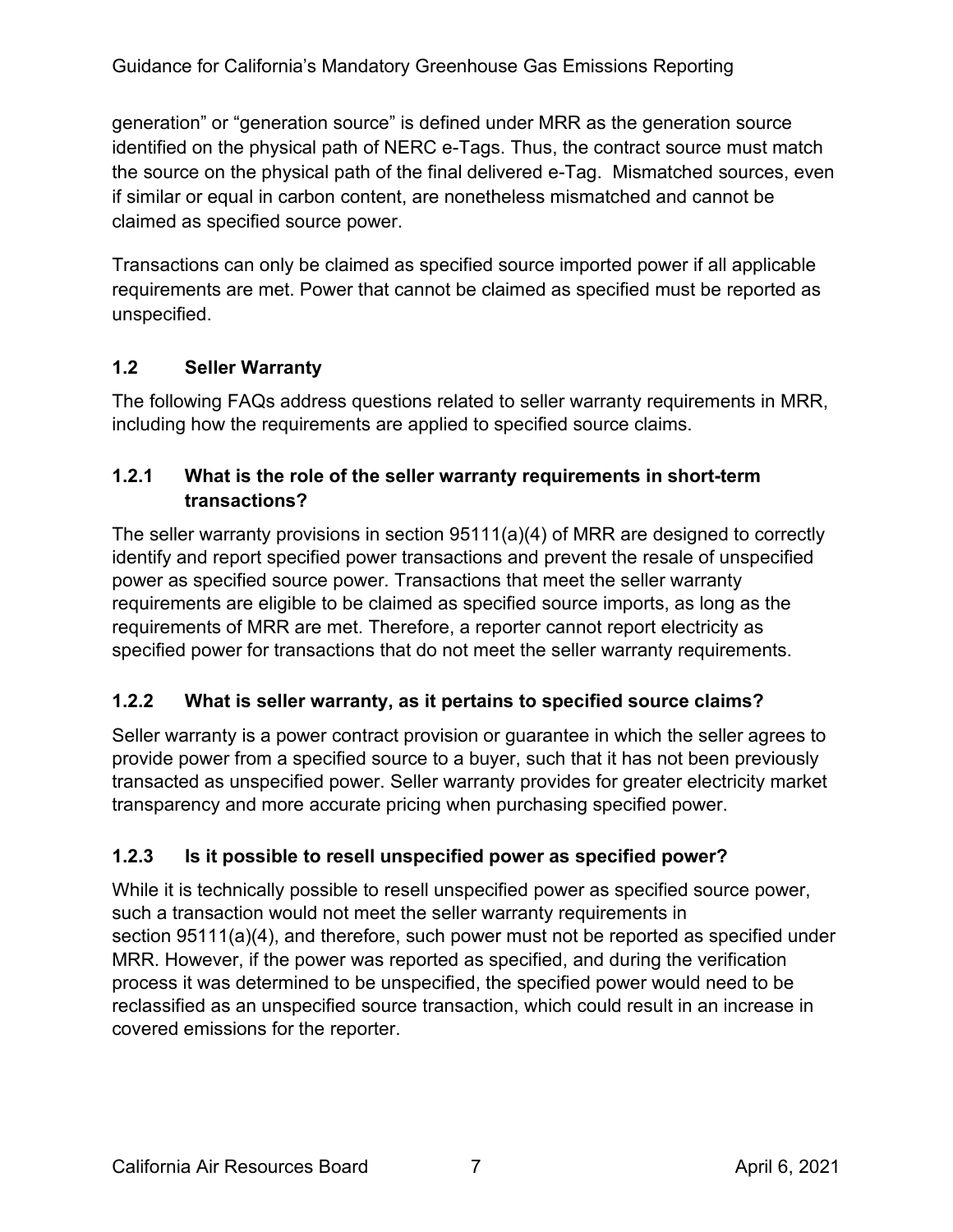# <span id="page-7-0"></span>**1.3 Short-Term Transactions**

The following FAQs address questions related to short-term transactions of electric power, including how the specified source requirements and seller warranty provisions of MRR apply to short-term transactions for electric power.

# **1.3.1 What are short-term and long-term transactions for electric power?**

Under most power contract agreements, often referred to as enabling agreements, short-term transactions are transactions for less than one week in duration, for which written confirmations are not required between buyer and seller, and long-term transactions are for transactions for one week or more in duration. Short-term transactions are typically for day-ahead or real-time power. Unlike short-term transactions, long-term transactions generally require the use of written confirmations.<sup>[1](#page-7-1)</sup>

## **1.3.2 Are there any standard contracts that could be used to facilitate shortterm transactions that would meet CARB specified source requirements?**

Most short-term power trading is conducted under the umbrella of one of the standard power contract enabling agreements, e.g., the Western Systems Power Pool (WSPP), Edison Electric Institute (EEI), or International Swaps and Derivatives Association (ISDA). If operating under a standard agreement, power traders are bound by the standard provisions of the agreements under which they may verbally transact. Shortterm power markets have evolved to allow for a high level of transaction precision and efficiency for the standard confirmation provisions, including price, quantity, and delivery point, which can be easily confirmed verbally.<sup>[2](#page-7-2)</sup> Additionally, to facilitate reporting and verification under MRR, WSPP members approved an optional specified source confirmation in December 2013, referred to as Exhibit C-SS, which can be utilized in both short-term and long-term transactions.

## **1.3.3 How will a verifier and CARB determine whether a short-term transaction is from a specified source?**

Short-term power transactions can be verbally transacted via phone. Although an entire short-term transaction can be accomplished via voice record, both buyer and seller may have very different opinions about what product was actually transacted, e.g., whether specified or unspecified power was transacted. Thus, not all short-term transactions may result in an explicit acknowledgement between buyer and seller of the type of power transacted. In this scenario, an EPE may use the voice tape to indicate that the buyer and seller agreed to a specified source product prior to execution of the

<span id="page-7-1"></span><sup>1</sup>The WSPP standard contract agreements are available here: <https://www.wspp.org/pages/Agreement.aspx>

<span id="page-7-2"></span><sup>2</sup> Under standard enabling agreements, verbal can mean both verbal and electronic (Instant Messenger).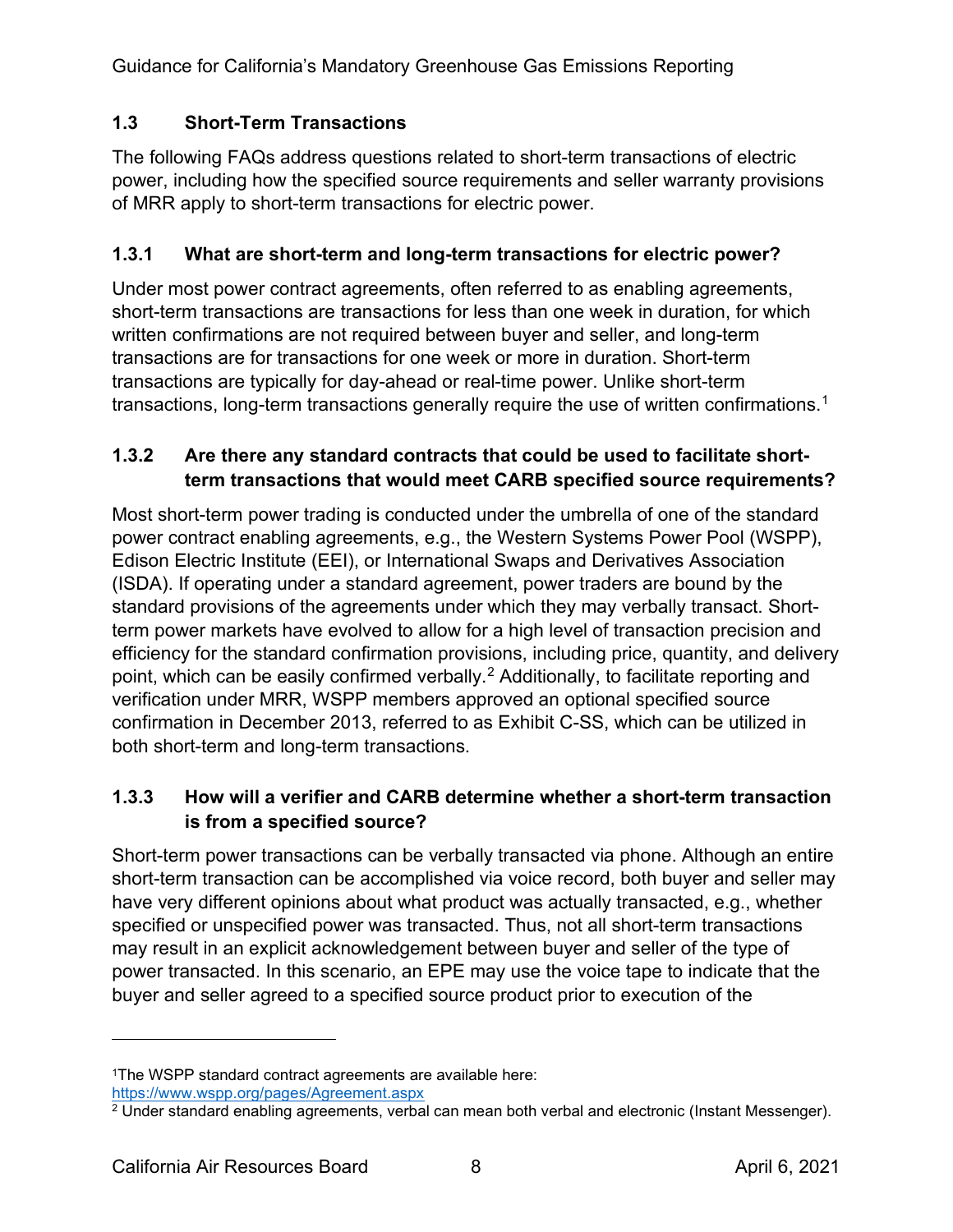transaction, and thereby establish evidence of seller warranty, which can then be used as evidence during the verification process.

A specified source claim must include (1) a contract, (2) direct delivery, and (3) a specified source seller warranty throughout the market path.

- Contract requirement: A reporter claiming transacted electricity as specified needs to show evidence of a contract, which can include one of the standard enabling agreements.
- Direct delivery requirement: A reporter claiming transacted electricity as specified needs to demonstrate direct delivery, likely by providing the standard e-Tag documentation, which is the most common, or by demonstrating another form of direct delivery per section 95102(a).
- Seller warranty requirement: A reporter claiming the transacted electricity as specified needs to provide evidence of a specified power purchase seller warranty at the time the transaction is executed. Reporters may refer to Table 1 for guidance on situations in which this requirement may be satisfied. The examples in Table 1 are not exclusive.

|                                                           | Did Reporter Establish Evidence of Seller Warranty?                                                                                                                                                                                                                                                                       |  |  |
|-----------------------------------------------------------|---------------------------------------------------------------------------------------------------------------------------------------------------------------------------------------------------------------------------------------------------------------------------------------------------------------------------|--|--|
| <b>Specified</b><br><b>Source Claim</b>                   | <b>Yes.</b> At a minimum, voice tape indicates buyer agreed to buy<br>specified power. Supplemental documentation, such as trade logs<br>and/or aggregate daily, weekly, or monthly confirmations can<br>strengthen the claim.                                                                                            |  |  |
| <b>Must be</b><br><b>Claimed as</b><br><b>Unspecified</b> | No, if:<br>Voice tape indicates buyer agreed to buy unspecified power.<br>-or-<br>Voice tape has no indication buyer agreed to transact specified<br>source power, including ACS power, prior to execution.<br>-or-<br>Buyer cannot demonstrate that the source was specified prior to<br>contract transaction execution. |  |  |

#### **Table 1: Seller Warranty Guidance for Short-Term Transactions**

Note: This table assumes valid contract rights, and direct delivery with appropriate source information. See Table 2 for BPA transactions.

#### **1.3.4 What happens if a reported specified source claim is found to be invalid during the MRR verification process?**

In the event a reported specified source claim is found to be invalid during the verification process, the reporter would be required to reclassify the transaction as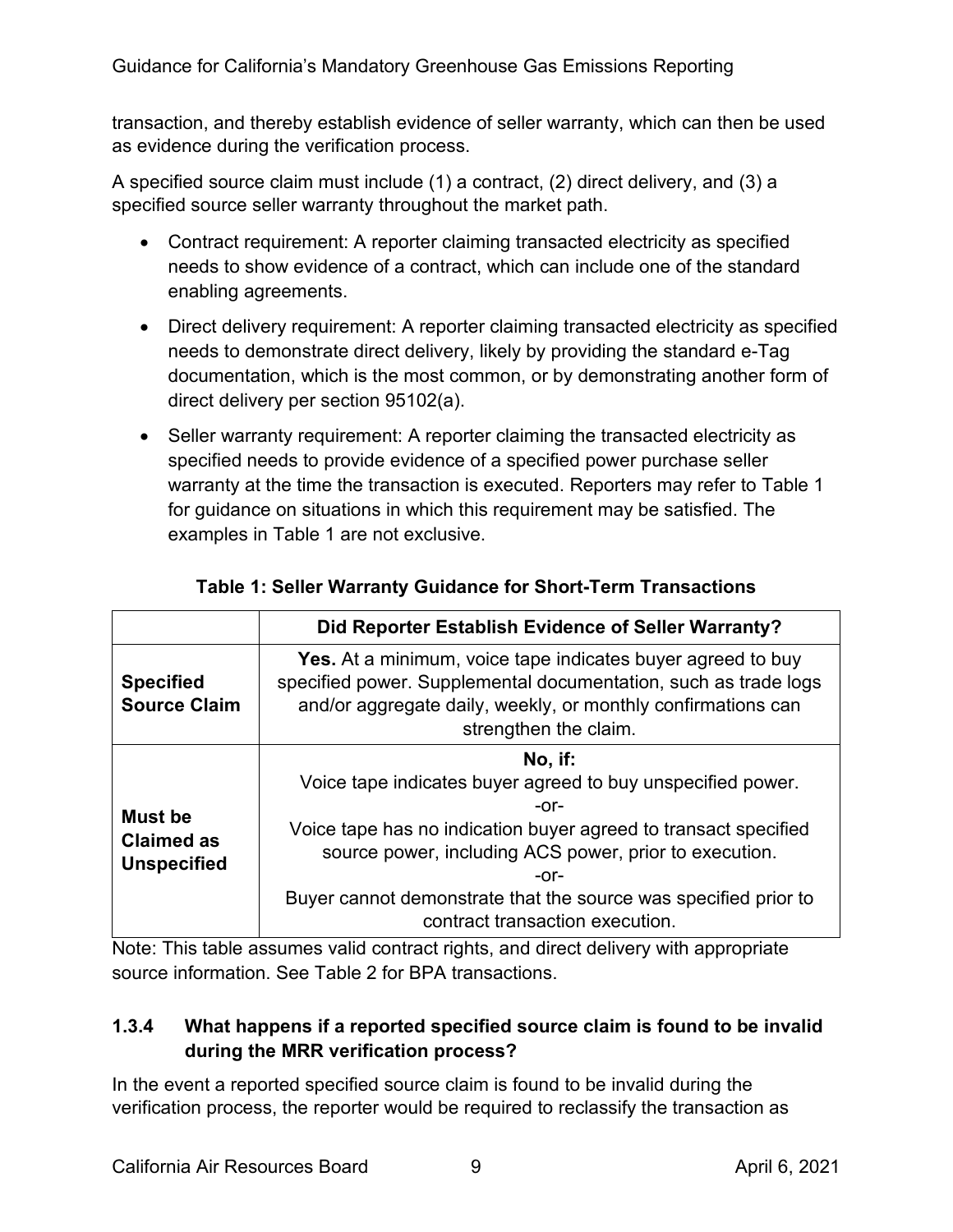unspecified in the greenhouse gas (GHG) emissions data report. This could result in an increase of covered emissions for the first deliverer (importer).

Please see Section 1.1 of this document for more information on the types of evidence that may be submitted during the verification process to substantiate specified source claims.

# <span id="page-9-0"></span>**1.4 Asset Controlling Supplier Requirements**

The following FAQs address questions related to asset controlling suppliers (ACS), including requirements that must be met to be approved as an ACS, which entities are approved as an ACS under MRR, and how the specified source requirements and seller warranty provisions of MRR apply to ACS power.

## **1.4.1 What is an ACS?**

An ACS is a specific type of EPE approved and registered by CARB. An ACS owns or operates interconnected electricity generating facilities or serves as an exclusive marketer for these facilities even though it does not own them. Each ACS is assigned a system emission factor by CARB for the wholesale electricity procured from its system and imported into California. ACS emission factors are published on a two-year lag; e.g., 2016 emissions data is reported and verified in 2017 and then published in 2017 for use in 2018 transactions. Once approved by CARB, ACS power procured from an ACS's system is considered specified source power, subject to meeting all applicable requirements.

## **1.4.2 What is the process for an entity to be approved as an ACS?**

MRR includes provisions for an EPE to apply to become an ACS in section 95111(f). By May 1, EPEs seeking approval must submit an ACS application, which is posted here: [https://ww2.arb.ca.gov/mrr-acs.](https://ww2.arb.ca.gov/mrr-acs)

By June 1, the EPE must file a system emission factor calculation using FOUR workbook, as posted on the Cal e-GGRT Reporting Form Instructions webpage.

After the system emission factor calculation has been third-party verified and CARB approved the EPE as an ACS, CARB will post an ACS system emission factor for use during the following calendar year.

## **1.4.3 Which entities are approved as an ACS under MRR?**

For data year 2020 transactions, Bonneville Power Administration (BPA), Powerex, and Tacoma Power are approved ACS entities. Powerex has withdrawn their 2020 ACS application and will no longer transact power as an ACS effective January 2021. Please see the CARB Mandatory GHG Reporting – Asset Controlling Supplier webpage, for more details on approved ACS entities: [https://ww2.arb.ca.gov/mrr-acs.](https://ww2.arb.ca.gov/mrr-acs)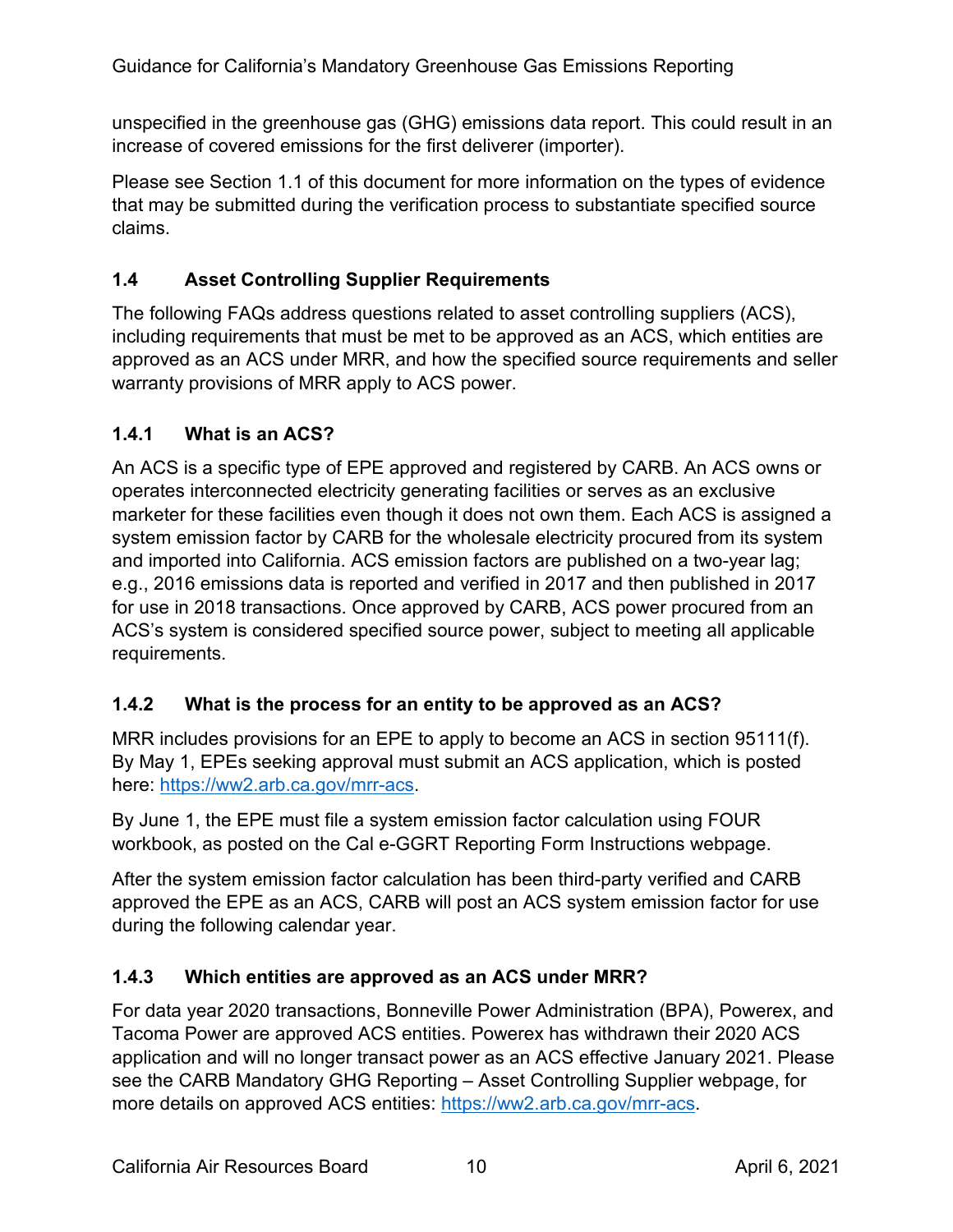### **1.4.4 What evidence does an importer need to provide for CARB to recognize a short-term purchase from BPA as specified source ACS power with the BPA ACS emission factor?**

Reporters can use the BPA ACS emission factor for electricity imported from BPA, if the reporter can meet the seller warranty requirements for short-term transactions. Reporters can use Table 2 to determine if they meet the seller warranty requirements and have sufficient evidence to claim the BPA ACS emission factor for short-term transactions.

|                                                                            | <b>Buyer Purchase Scenarios</b>                                                                                                                                           |                                                                   |                                                                                                                                                                           |
|----------------------------------------------------------------------------|---------------------------------------------------------------------------------------------------------------------------------------------------------------------------|-------------------------------------------------------------------|---------------------------------------------------------------------------------------------------------------------------------------------------------------------------|
|                                                                            | <b>Transacted Directly with</b><br><b>BPA</b>                                                                                                                             | <b>Transacted</b><br>with<br><b>Intermediate</b><br><b>Seller</b> | <b>Unspecified Power Via</b><br><b>Exchange or Broker*</b>                                                                                                                |
| <b>Specified</b><br><b>Source Claim at</b><br>the BPA ACS<br>emission rate | Regardless of contracted<br>amount, tags that show<br>source as "BPA Power" or<br>"BPA Slice" and were<br>transacted directly with<br>BPA must be claimed as<br>specified | See Table 1<br>guidance for<br>seller warranty                    | A specified source claim is<br>not allowed, because the<br>transacted power was by<br>definition unspecified, as<br>the source was unknown<br>prior to contract execution |
| Must be<br><b>Claimed as</b><br><b>Unspecified</b>                         | Path out power received<br>from BPA via e-Tag (does<br>not list BPA Power" or<br>"BPA Slice" as source on<br>e-Tag) must be claimed<br>as unspecified                     | See Table 1<br>guidance for<br>seller warranty                    | Must be claimed as<br>unspecified, because<br>buyer did not know source<br>prior to contract execution                                                                    |

# **Table 2: Seller Warranty Guidance Short-Term Transactions for BPA Power**

Note: This table assumes valid contract rights and direct delivery with appropriate source information.

\*Power can be transacted via broker as specified, and CARB regulations and guidance in no way prohibit brokered specified source sales, so long as all applicable specified source requirements are met.

# **1.4.5 How do Powerex, Tacoma, and BPA differ as ACSs?**

BPA, Powerex, and Tacoma are distinct entities with different capabilities and responsibilities, as described here. BPA only sells power from one source – its overall system portfolio. According to BPA, under its federal mandate, it cannot sell power from individual specified sources, nor can it self-market unspecified power, whereas Powerex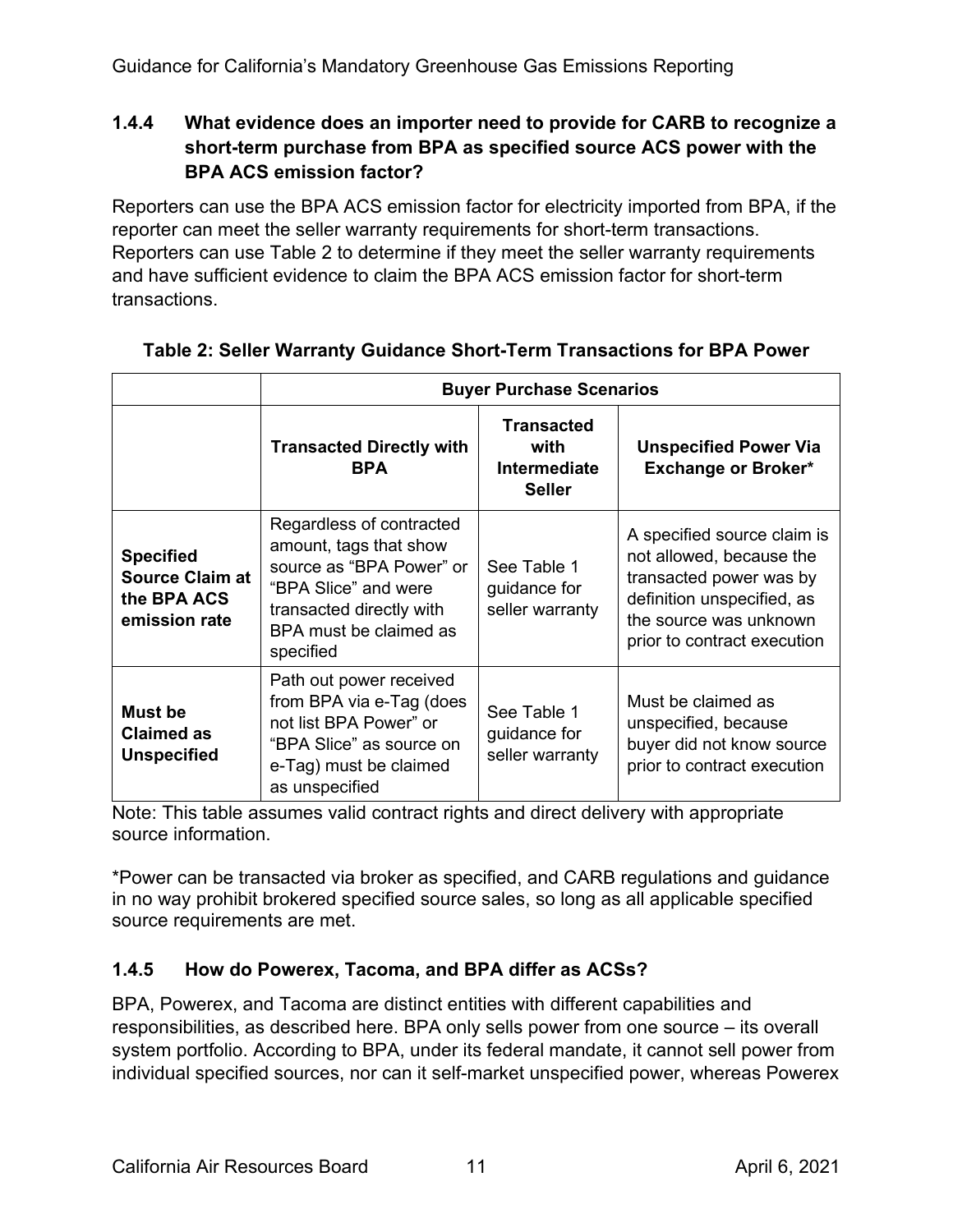and Tacoma can do both. Powerex and Tacoma can sell power from multiple sources, including specified, unspecified, or ACS power.

Although Bonneville considers all of its sales as sourced from the BPA system, CARB differentiates between Bonneville sales from two sources based on e-Tags: BPA ACS power and path out power. Bonneville tags power from either BPA Power or BPA Slice (both of which are ACS power), or from non-BPA power sources (that were originally procured for use by the BPA system). Bonneville sales tagged from a non-BPA source, but sold by Bonneville as BPA power are referred to as path outs, or path out power. Thus, buyers of BPA power may end up receiving e-Tags sourced as BPA Power, BPA Slice, or as path out power. Transactions tagged as BPA path out power, where BPA is the seller, but the source is not the BPA ACS system, are not eligible to be claimed as specified source power, and therefore may not use the ACS emission factor for BPA.

A specified source contract is also required to claim ACS power, including from BPA. In contrast, path out power tags received as part of a BPA purchase must be claimed as unspecified for calendar year 2013 and beyond. Entities that transact directly with BPA must claim specified ACS power when tagged with the source as either "BPA Power" or "BPA Slice." For questions on how to report BPA ACS power, please contact CARB.

Powerex has withdrawn their 2020 ACS application and will no longer transact power as an ACS effective January 2021.

# **1.4.6 What power purchases made by an ACS will be included in its system emission factor calculation, and will thus be considered part of its ACS system footprint?**

The ACS system emission factor calculation includes components for purchased electricity from specified and unspecified sources. Power purchases that sink to serve load or to maintain reliability of the ACSs system are included in the system emission factor calculation. Purchases intended to serve load or maintain system reliability that were sold as path outs will not be included in the system emission factor calculation.

#### **1.4.7 When buying BPA Slice power, what documentation should be made available to a verifier to meet the seller warranty requirements?**

For short-term and long-term transactions, EPEs must comply with the specified source requirements in MRR. In general, the importer must establish evidence of seller warranty for the transaction, meaning that the seller has specified source rights to the BPA Slice power. For instance, for a transaction between an entity that has specified source rights to BPA Slice power and an entity that imports the power to California, evidence of seller warranty can be established through the following:

1. A confirmation between the BPA Slice holder and the importer. For long-term transactions, the reporter could provide a written confirmation between the BPA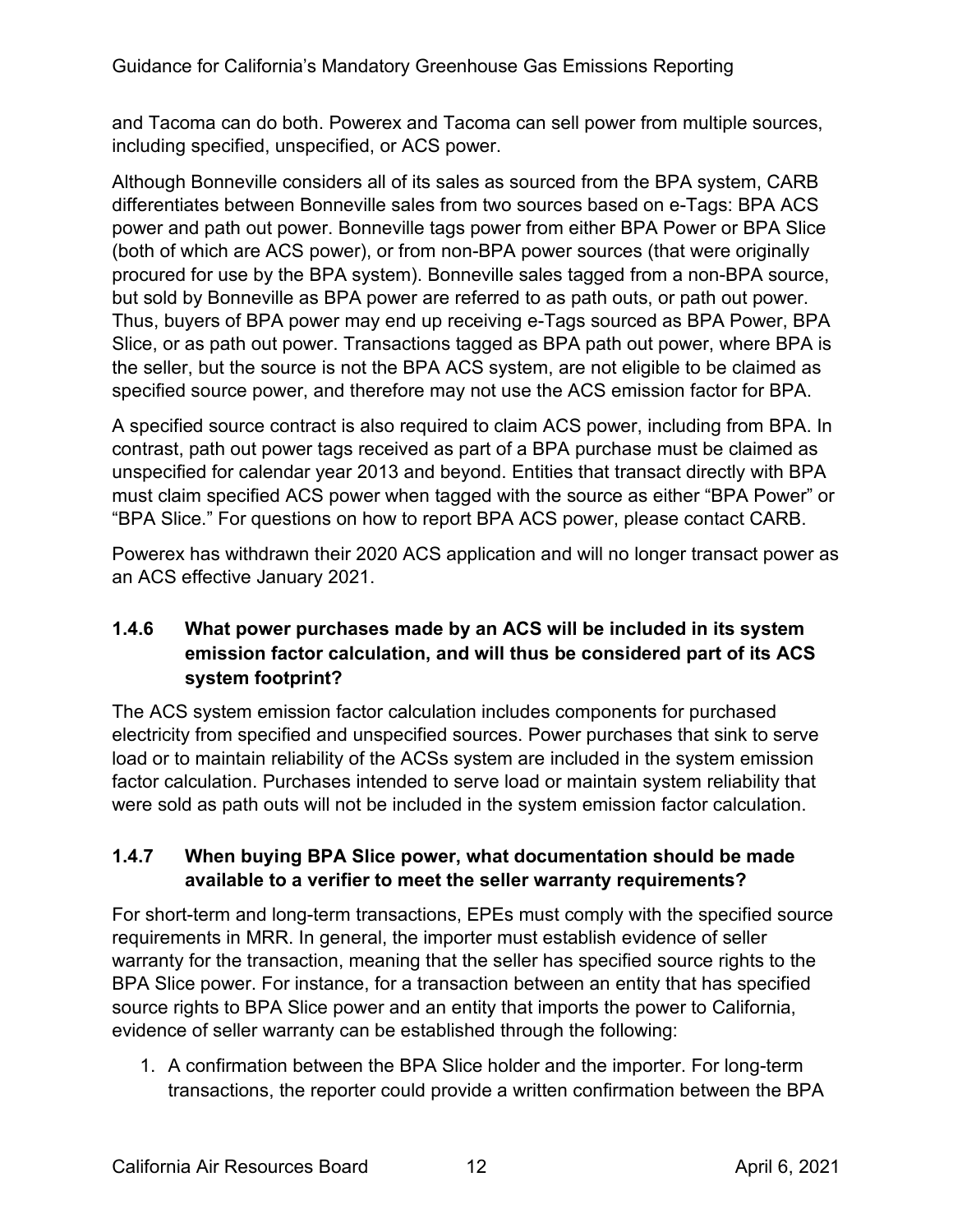Slice holder and counterparty for each trade, denoting a sale of specified source power sourced as BPA slice. For short-term transactions, reporters should refer to Section 1.3.3 of document.

2. A contract between the BPA Slice holder and BPA, exchanged initially between counterparties.

## **1.4.8 Would a transaction using the WSPP contract (Schedule C) qualify as having a contract for specific source or ACS imports?**

Yes. A transaction using the WSPP contract (Schedule C) qualifies as having a contract for specified source or ACS imports. Acceptable forms of a specified contract may include, but are not limited to, modified versions of either the WSPP Agreement Schedule B (Unit Commitment Service) or Schedule C (Firm Capacity/Energy Sale or Exchange Service) that specify the power is from the ACS system. Other contract forms that specify the source (e.g., a particular facility, unit, or ACS system) at the time of entry into the contract are also acceptable. A contract for a source of electricity that is not a specified source at the time of entry into the transaction to procure the electricity is unacceptable for the purposes of reporting a specified import.

More information can be found on the ACS webpage found here: [https://ww2.arb.ca.gov/mrr-acs.](https://ww2.arb.ca.gov/mrr-acs)

## **2 Meter Data Requirements and Lesser of Analysis**

This section describes the meter data requirement in section 95111(b)(2)(E) of MRR. This section also describes the applicability and implementation of the lesser of analysis.

## <span id="page-12-0"></span>**2.1 Overview of the Meter Data Requirement**

The following FAQs address questions related to the meter data requirement in section 95111(b)(2)(E) of MRR, including what data must be retained and the types of specified source imports for which EPEs must retain meter data.

## **2.1.1 What is meter generation data referred to in section 95111(b)(2)(E) of MRR?**

Meter generation data, referred to in section  $95111(b)(2)(E)$ , is the measured volume of electrical energy in megawatt-hours (MWh) produced by the specified source that is made available for movement on the transmission grid. An electric meter is a device that measures the amount of electrical energy as meter data produced by a commercial power plant. Some power plants have two meters per generation unit, one on the lowside at the busbar and one on the high-side, while others may only have one. The low-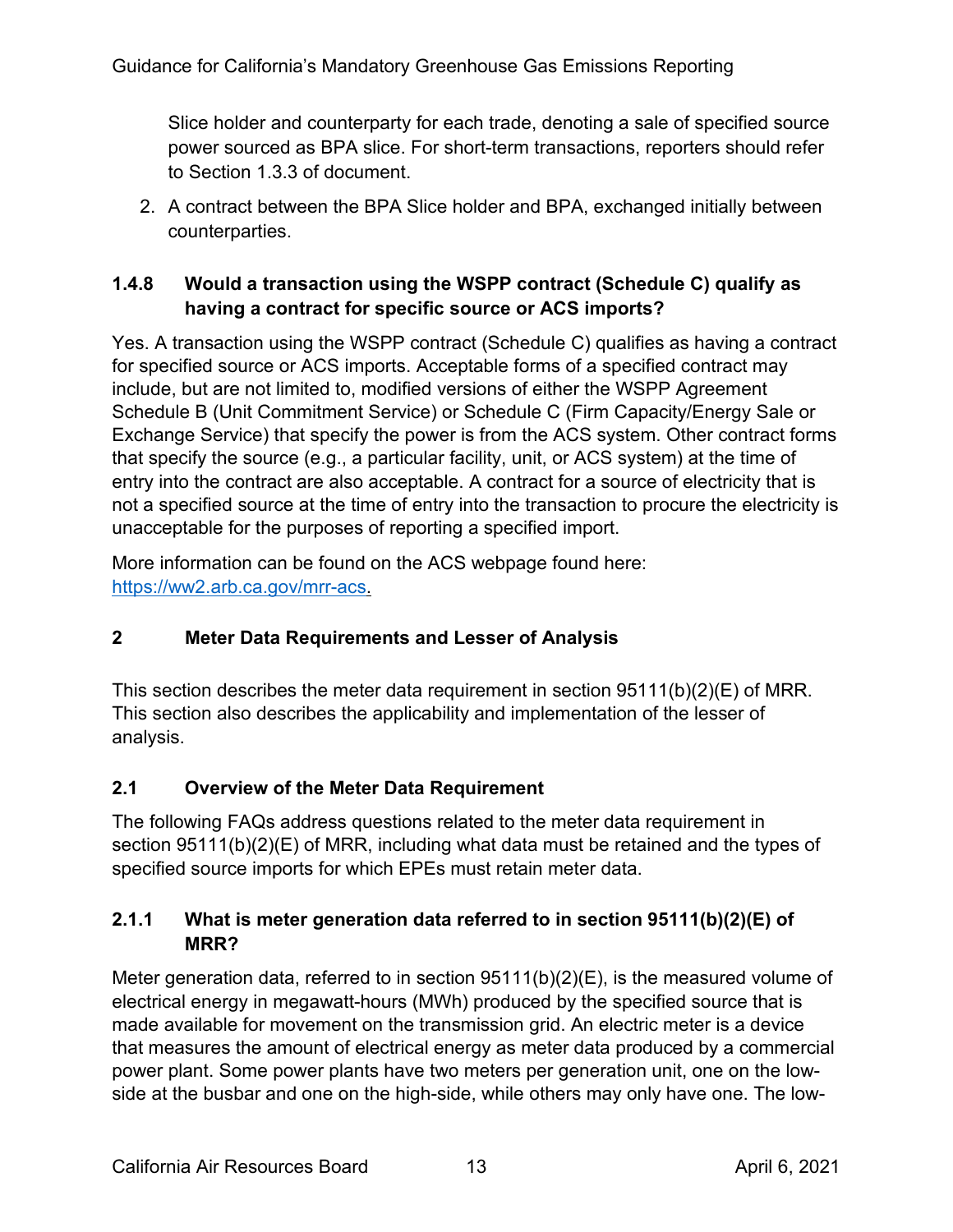and high-side refer to the voltage level of the electric power as it passes from the generator to the transmission grid.

### **2.1.2 Does CARB require reporting entities to submit actual meter data to comply with section 95111(b)(2)(E) of MRR?**

Power plant owners or operators may not be able to provide actual generation meter data to reporting entities in the form of a direct data connection to an actual power plant meter or data fields and information produced by an actual power plant meter for a given time interval. If plant operators or owners are not able to provide actual meter data to the reporting entity, the reporting entity may use a spreadsheet representation of the meter data to comply with meter data requirements, along with evidence that the meter data was provided by the power plant owner or operator. Verifiers must have reasonable assurance that the meter data provided are an objective representation of the actual measured electricity production.

## **2.1.3 Do reporting entities have to retain meter generation data for all specified source imports?**

Reporting entities do not have to retain meter generation data for all specified source imports. Reporting entities must only retain meter generation data for those imports for which a lesser of analysis is required, as described in Section 2.2 of this document.

## **2.1.4 How do reporting entities obtain meter information from a third party for a specified source?**

The process of obtaining meter data is an industry practice not addressed by MRR. However, CARB recommends that a reporting entity contracting for renewable power from an eligible renewable energy resource for import to California make a request for meter data as a provision of the power contract to ensure delivery of the contracted product.

# **2.1.5 Is the meter data requirement in section 95111(b)(2)(E) of MRR applicable to specified source market purchases of imported electricity by power marketers?**

Yes. Market purchases of specified source imported electricity (i.e., hourly, daily, or quarterly) by power marketers, including purchases from out-of-State hydro resources, are subject to the requirements of section 95111(b)(2)(E) of MRR. Therefore, the lesser of analysis is also applicable to these types of transactions.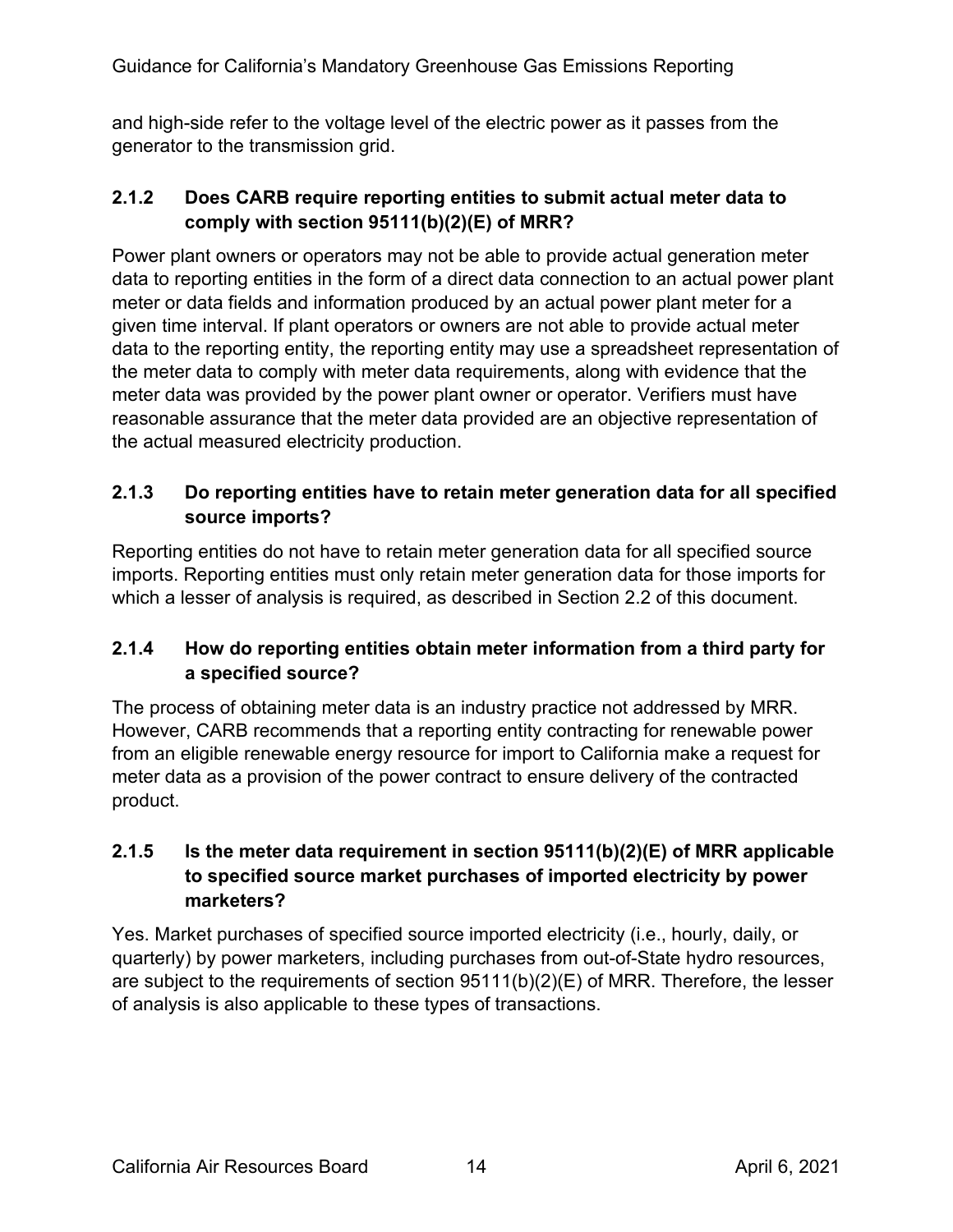### **2.1.6 Is the meter data requirement in section 95111(b)(2)(E) applicable to Energy Imbalance Market (EIM) imports?**

Yes. Effective January 1, 2019 EIM imports are subject to the Meter Data Requirement and the Lesser of Analysis.

# <span id="page-14-0"></span>**2.2 Lesser of Analysis**

The following FAQs address questions related to the lesser of analysis, including a description of the lesser of analysis and why it is required, the types of specified source imports for which an EPE must conduct the lesser of analysis, and how an EPE conducts the lesser of analysis for required imports.

### **2.2.1 What is a lesser of analysis and how do reporting entities use meter generation data to conduct the analysis?**

Reporting entities must conduct a lesser of analysis to determine the amount of generated and scheduled power that can be reported as specified source power. Using this analysis, reporting entities will determine the amount of power that can be reported as specified if there is a difference between the amount of electricity generated within an hour and the amount of electricity scheduled or metered into a California balancing authority within that same hour. When the imported power is documented via e-Tag, the reporting entity must compare imported power as documented on the e-Tag to the actual meter generation data on an hourly basis. Reporting entities must only report the lesser of the two amounts as directly delivered specified source power. Additionally, when imported power documented on the e-Tag is greater than the amount of power generated by the plant in that hour, the reporting entity must report the difference as an unspecified import(s).

Both Specified and Unspecified Import line items subject to the Lesser of Analysis should continue to be reported as "Tagged" if transacted with e-Tag, or "EIM" if deemed through EIM, in the "E-Tagged, Metered, or EIM?" field in ONE. Only imports whose delivery is directly metered and not transacted with e-Tag or via EIM should be reported as "Metered".

# **2.2.2 Why is a "lesser of" analysis required?**

For GHG reporting purposes, MRR requires reporting entities to distinguish between specified and unspecified power imports under section 95111(a)(2). When power is delivered via e-Tag from an out-of-State generation resource to a sink point in California, direct delivery occurs in hourly increments.<sup>[3](#page-14-1)</sup> When hourly meter generation

<span id="page-14-1"></span><sup>3</sup> In Section 95102(a) MRR defines four types of "directly delivered" power, including continuous physical transmission from the generation source to the sink in California.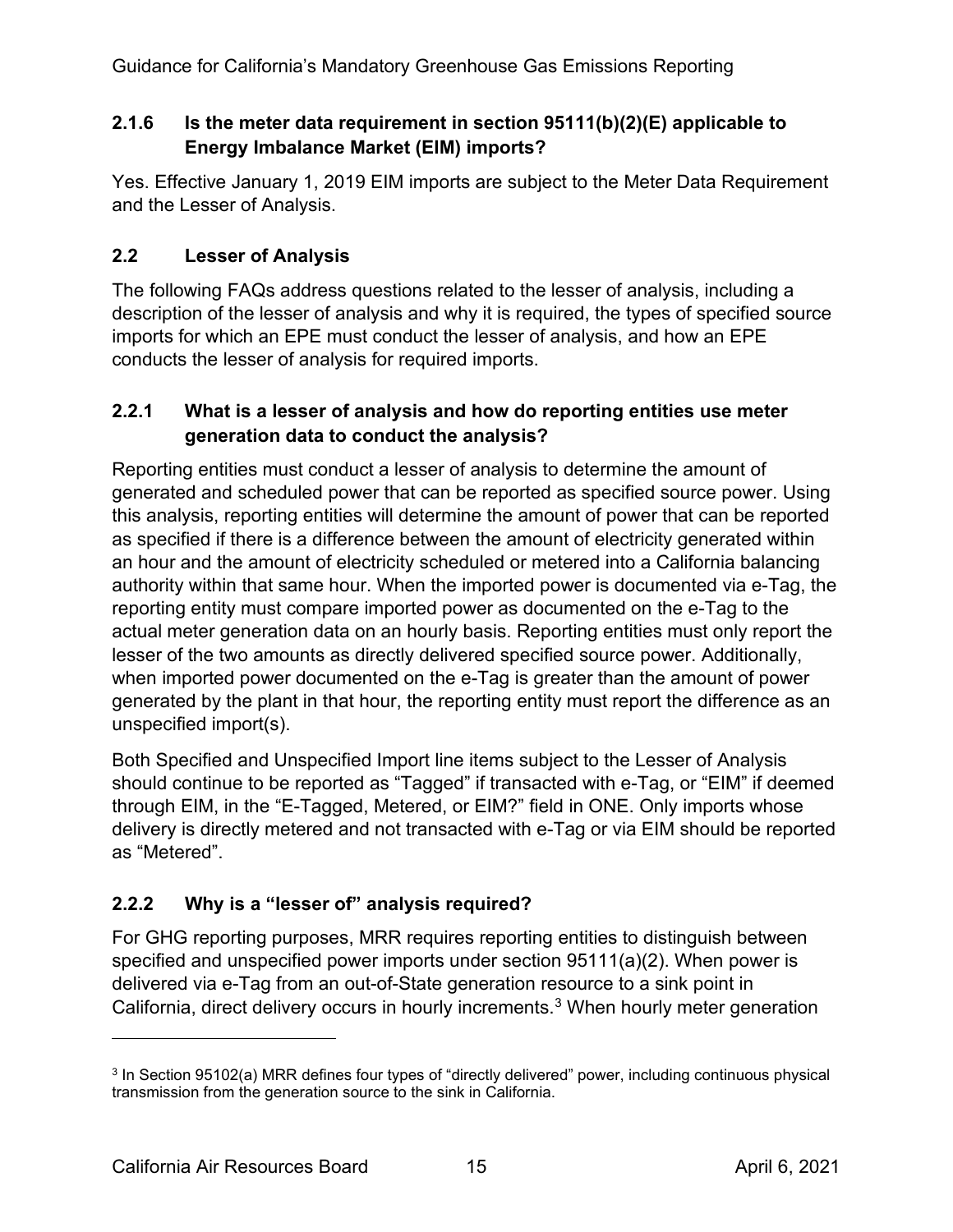output (MWh) from a generation resource falls below scheduled hourly transmission levels, it is standard industry practice for ancillary services or other power sources to make up the difference. In this instance, ancillary services or other power sources are substitute power under MRR. In order to comply with the provisions of section 95111(a)(2), a lesser of analysis must be used when required to determine that portion of electricity attributable to the specified source and that portion attributable to unspecified power. This accurate accounting of all power used in California is important to support a rigorous Cap-and-Trade Program.

## **2.2.3 When are reporting entities required to conduct the lesser of analysis?**

Reporting entities must conduct a lesser of analysis for imports under EIM for specified sources for which CARB has calculated an emission factor of zero, and for imports from certain California RPS eligible renewable energy resources. These include directly delivered imports from eligible, non-grandfathered renewable energy resources under the RPS program as administered by the California Energy Commission (CEC) or the California Public Utilities Commission (CPUC).

Pursuant to section 95111(b)(2)(E) of MRR, reporting entities are not required to conduct a lesser of analysis for imports with: (1) contract or ownership agreements, known as grandfathered contracts that meet California RPS program requirements in Public Utilities Code Section 399.16(d) or California Code of Regulations, Title 20 Section, Division 2, Chapter 13, Section 3202(a)(2)(A), (2) dynamically tagged power deliveries, (3) nuclear power, (4) ACS power, and (5) imports from hydroelectric facilities for which an entity's share of metered output on an hourly basis is not established by power contract.

Please contact CARB staff if you have a question about whether a lesser of analysis is required for a specific resource.

## **2.2.4 Are reporting entities required to conduct the lesser of analysis for Portfolio Content Category 2 (Firmed and Shaped) REC transactions as defined by CEC?**

Portfolio Content Category (PCC) 2 firmed and shaped transactions contain two main components: (1) renewable out-of-State power that may be sold into the local balancing authority area or resold by the GPE, and (2) an equal amount of out-of-State electricity that is imported to California. Reporting entities must report the unspecified imported power associated with PCC 2 transactions as an unspecified import, which does not require a lesser of analysis.

However, imported power associated with firmed and shaped contracts may need to be reported as specified, if the power is tagged from the specified source and specified source contract requirements are met, especially if the importer is the GPE. For these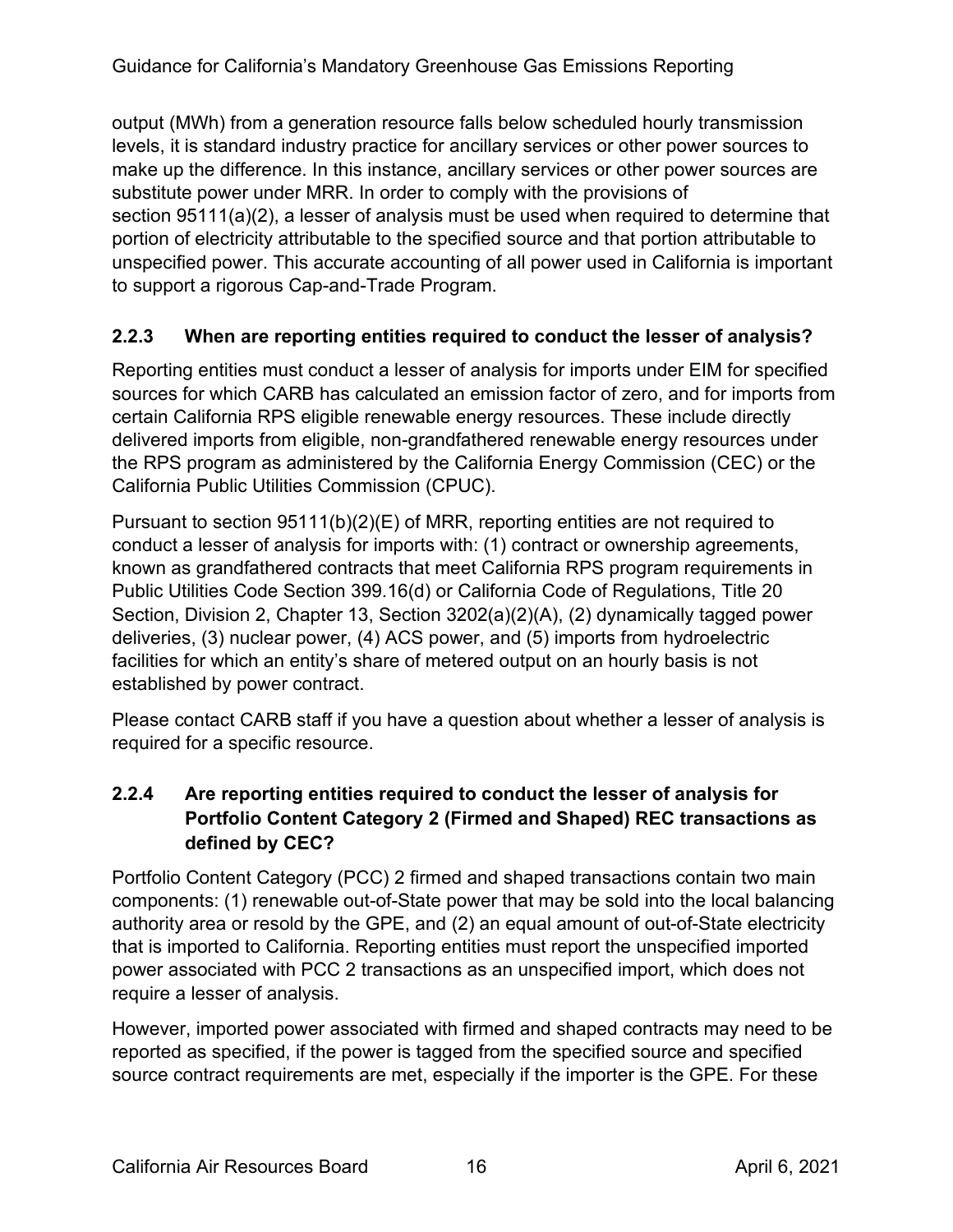specified source imports, a lesser-of analysis is required. REC reporting requirements are discussed in section 4, below.

# **2.2.5 Are importers of electricity from the Mid-Columbia Hydro Projects (Mid-C hydro) subject to the meter data requirement in section 95111(b)(2)(E)? If yes, are importers required to conduct a lesser or analysis?**

Yes. Importers of electricity from Mid-C hydro are subject to the meter data requirements in section 95111(b)(2)(E) of MRR, and they are required to conduct a lesser or analysis. Instead of meter generation data, entities that either own or have a contractual allocation of Mid-C hydro generation at one or more of five non-federal hydro projects receive allocated meter data reports that show what was received from each hydro project, based upon ownership or contract share. The allocated meter data represents actual output in the same way that meter generation data represents actual output of an individual facility.

# **2.2.6 What documentation is required to support a specified source claim for Mid-C hydro imports under MRR?**

For imports from Mid-C hydro, importers are required to maintain the following documentation in support of reported specified source claims for verification purposes under MRR: (1) the power sales agreements with each of the relevant Mid-C public utility districts showing ownership of the output of the Mid-C resource and RECs, (2) e-Tags, and (3) the meter data in the form of an allocated meter data report from the relevant Mid-C public utility district. Upon review, a verifier may ask for additional information. In addition, EPEs are required to separately report substitute electricity for each specified source claim, per section 95111(a)(2) of MRR.

# **2.2.7 Can you provide an example of how to conduct a lesser-of analysis for purposes of complying with MRR?**

Table 3 provides sample meter data that would be used in a lesser of analysis. Examples 1 and 2 provide meter data that represents under- and over-generation scenarios, respectively, from Source A.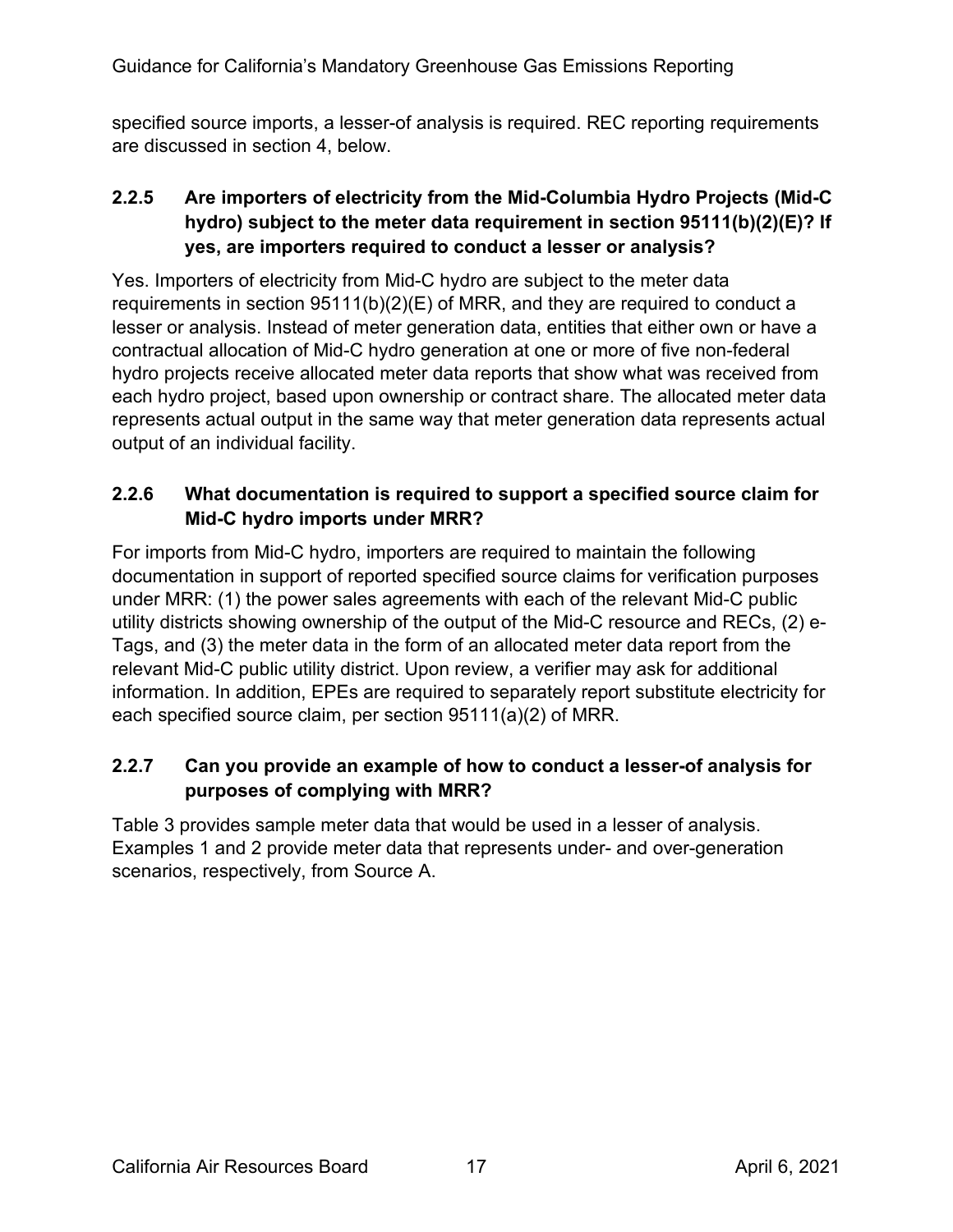| <b>Description</b>                          | <b>Example 1</b><br><b>Under-Generation</b><br>(MW or MWh) | <b>Example 2</b><br><b>Over-Generation</b><br>(MW or MWh) |
|---------------------------------------------|------------------------------------------------------------|-----------------------------------------------------------|
| <b>Metered Generation at Source A</b>       | 85                                                         | 115                                                       |
| <b>Scheduled on e-Tag</b>                   | 100                                                        | 100                                                       |
| <b>Lesser of Meter or Scheduled</b>         | 85                                                         | 100                                                       |
| <b>Zero Emission Specified Source Claim</b> | 85                                                         | 100                                                       |
| <b>Substitute Power</b>                     | 15                                                         | 0                                                         |

# **Table 3: Meter Data Requirement During Under- and Over-Generation** *Illustration for One Hour of Generation Scheduled and Delivered*

## **Example 1: Scheduled Power on e-Tag Exceeds Generation in the Hour.**

Source A generates 85 megawatts (MW) in a given hour, but 100 MW is scheduled for that hour on a single NERC e-Tag. Because only 85 MW is generated and 100 MW is scheduled, an additional 15 MW must be obtained by the EPE to meet the scheduling requirement of the e-Tag. The additional 15 MW is provided by the Transmission Provider (TP) and consists of unspecified power from the host BAA. While 100 MW is directly delivered to California during that hour, the reporting entity can only claim 85 MW as zero emission power, and the entity must report the remaining 15 MW as unspecified power.

## **Example 2: Generated Power in the Hour Exceeds Scheduled Power on e-Tag.**

Source A generates 115 MW in a given hour, but only 100 MW is scheduled for that hour on a single NERC e-Tag. The reporting entity must only report 100 MW as specified imported power to California. The remaining 15 MW cannot be claimed as an import because it did not appear on the NERC e-Tag and was not delivered to California.

## **2.2.8 What happens if you fail to conduct a lesser of analysis as required under MRR?**

Pursuant to section 95111(b)(2)(E) of MRR, an EPE must conduct a lesser of analysis when applicable and must accurately report the associated specified and unspecified electricity in the GHG emissions data report. If a reporting entity does not report specified power as specified or does not conduct a lesser of analysis for required sources under MRR, the verification body would identify a nonconformance, resulting in a correctable error. If the error identified by the verification body is not corrected, it would result in an adverse verification statement pursuant to section 95131(b)(9) of MRR.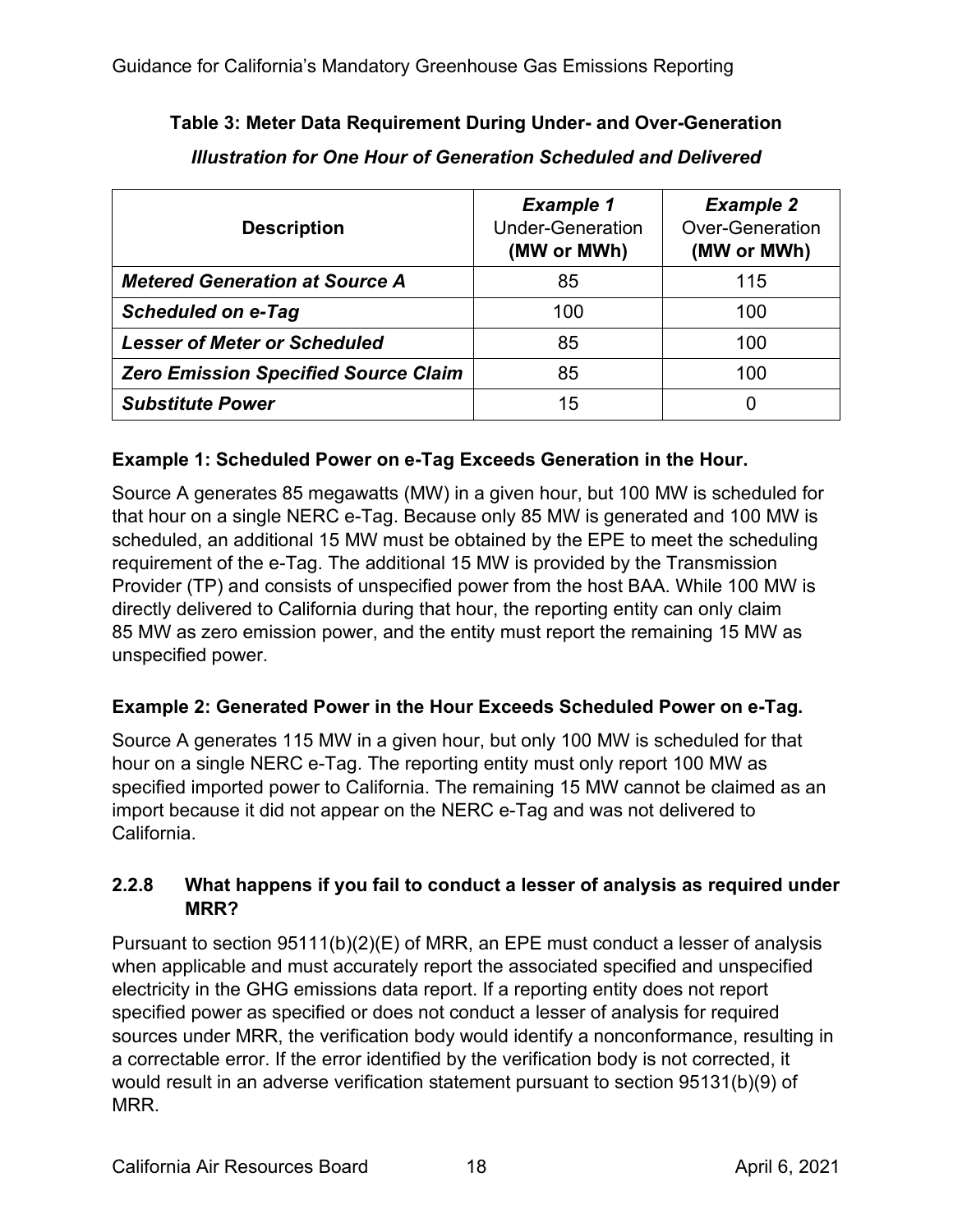#### **2.2.9 If, after conducting the lesser of analysis, I have substitute power how do I report that in Cal e-GGRT?**

As discussed in Section 2.2.2 of this document, if the amount of scheduled power exceeds the actual power generated for the resource in a given hour, that excess would be considered substitute power and reporting entities would report it as unspecified power. In ONE, which is uploaded to Cal e-GGRT, reporting entities must report substitute electricity separately for each specified source.

## **2.2.10 When multiple buyers receive output from a renewable facility, how do I determine whether I have to report substitute electricity and not another counterparty? For instance, if two EPEs each import 50 MW from a renewable facility in hour ending 16 (HE16), but the HE16 meter data shows that the facility only produced 80 MW in that hour, how much substitute electricity must each EPE report?**

The practice of allocating the commercial energy output from a renewable generation resource is an industry practice not addressed by MRR. Table 4 below provides an example to show how much substitute electricity must be reported by each EPE in this scenario. For this example, we assume that each EPE receives a contractually based percentage of output from the facility, which is an eligible renewable energy resource in California. Each EPE would report substitute power calculated in Column F based on their respective shares of the meter data output. EPE 1 would report 18 MW as unspecified and EPE 2 would report 2 MW as unspecified.

| <b>Illustration for One Hour of Generation Scheduled and Delivered</b> |                                  |                                                    |                                                           |                                                            |                                                      |
|------------------------------------------------------------------------|----------------------------------|----------------------------------------------------|-----------------------------------------------------------|------------------------------------------------------------|------------------------------------------------------|
| <b>Description</b>                                                     | <b>Tagged</b><br>in HE16<br>(MW) | <b>Metered</b><br><b>Output</b><br>in HE16<br>(MW) | <b>Share of</b><br><b>Metered</b><br><b>Output</b><br>(%) | <b>Share of</b><br><b>Metered</b><br><b>Output</b><br>(MW) | <b>Reportable Substitute</b><br><b>Power</b><br>(MW) |
| (A)                                                                    | (B)                              | (C)                                                | (D)                                                       | $(E) = (C^*D)$                                             | (F)=(B-E)                                            |
| EPE <sub>1</sub>                                                       | 50                               | 80                                                 | 40%                                                       | 32                                                         | 18                                                   |
| EPE <sub>2</sub>                                                       | 50                               | 80                                                 | 60%                                                       | 48                                                         |                                                      |

# **Table 4: Meter Data Shared Output Example**

## **3 Qualified Export Adjustment (Obsolete)**

The 2016 MRR and Cap-and-Trade Regulation removed the QE adjustment effective for the third compliance period, which began in 2018.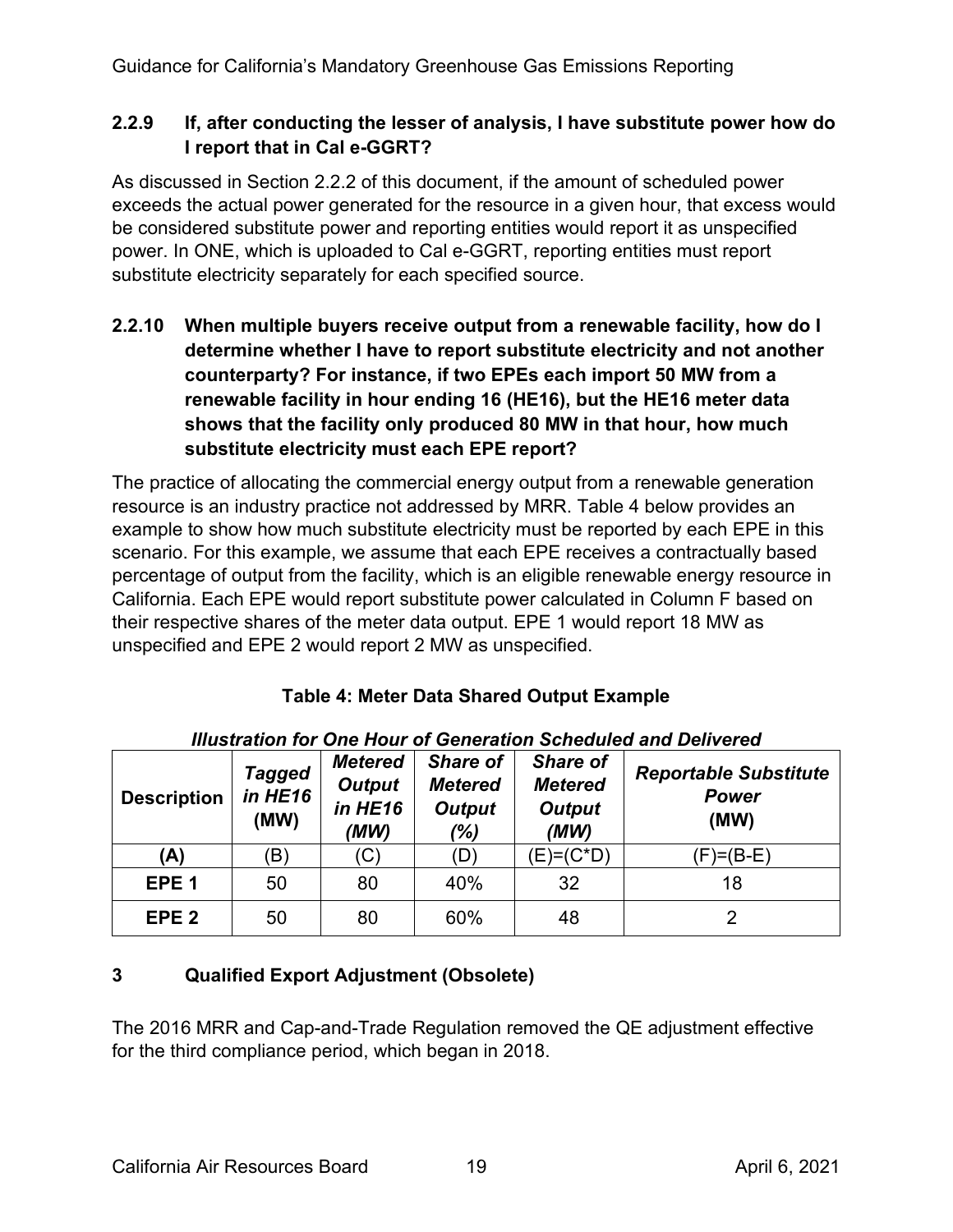## **4 Renewable Electricity and Renewable Energy Credits**

This section describes the requirements for renewable energy and renewable energy credits (REC) under MRR and the Cap-and-Trade Regulation.

#### <span id="page-19-0"></span>**4.1 Renewable Energy Credits**

The following FAQs address questions related to RECs, including how the term "renewable energy credit" is defined in MRR and the Cap-and-Trade Regulation and how RECs are created.

#### **4.1.1 How has CARB defined the term "renewable energy credit" in MRR?**

In MRR section 95102(a), the term "Renewable Energy Credit" or "REC" is defined as having the same meaning as defined in the CEC "Renewables Portfolio Standard Eligibility," 7th edition, Commission Guidebook, April 2013; CEC-300‐2013‐005‐ED7‐ CMF. The CEC guidebook is posted online at

[https://ww2.energy.ca.gov/publications/displayOneReport\\_cms.php?pubNum=CEC-](https://ww2.energy.ca.gov/publications/displayOneReport_cms.php?pubNum=CEC-300-2013-005-ED7-CMF)[300-2013-005-ED7-CMF](https://ww2.energy.ca.gov/publications/displayOneReport_cms.php?pubNum=CEC-300-2013-005-ED7-CMF)

### **4.1.2 Is there a substantive difference between how MRR and the Cap-and-Trade Regulation define "renewable energy credit?"**

No. The same definition of "renewable energy credit" or "REC" is used in both regulations. RECs may be created for electricity generating facilities located inside or outside of California.

## **4.1.3 How are California RPS RECs created?**

California RPS RECs (California RECs) are created by the Western Renewable Energy Generation Information System (WREGIS) when electricity is generated by a California "eligible renewable energy resource" which is defined in both the Cap-and-Trade Regulation and MRR as having "the same meaning as defined in Section 399.12 of the Public Utilities Code." Public Utilities Code 399.12(e) sets forth detailed requirements for these resources.

## **4.1.4 How do I know if a specific resource is considered to be a California RPS eligible renewable energy resource under MRR?**

CEC maintains a list of eligible renewable energy resources that are compliant with the requirements of Public Utilities Code 399.12, and the CEC has certified these as California RPS eligible facilities at: [https://rps.energy.ca.gov.](https://rps.energy.ca.gov/) To view the public list, click on the "Facility Search" button in the lower right corner of the webpage. Then, on the next Search Options webpage, click on the "Excel" or "CSV" button in the lower right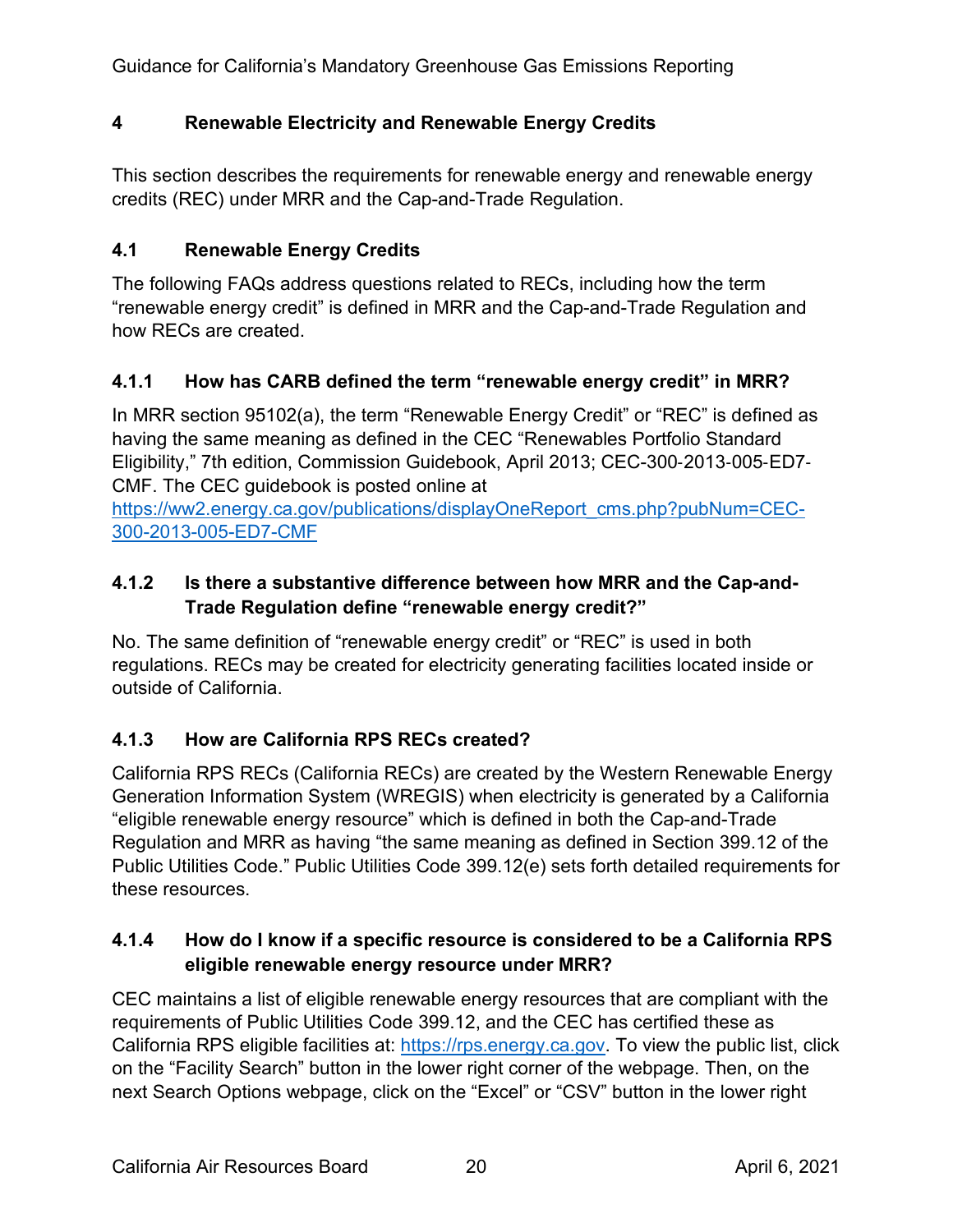corner. The Excel and CSV files contain more data fields than are displayed on the search options webpage.

A specific resource (facility) is listed as a California RPS eligible renewable energy resource in ONE, if the following criteria are met using the Excel or CSV file:

- Certification Type: Any type other than "Pre-Certification;"
- Eligibility Date: A date on or before the power generation date of the energy being reported;
- Certification Status: Must be "Approved." Note that the certification status alone does not determine the eligibility of a facility.

Note the advisory column in ONE for RPS eligible facilities does not prevent the reporter from listing in their report that a given facility is RPS eligible. However, where the advisory column and the user-selected eligibility status differ, reporters should be prepared to provide additional evidence to their verifier to support the user-selected eligibility status.

## **4.1.5 Am I required to report serial numbers for RECs that are created for an electricity generating facility that is not a California Eligible Renewable Energy Resource?**

No. If an electricity generating facility is not a California eligible renewable energy resource, i.e., the resource is not listed by CEC in the link above, no RECs recognized for RPS compliance in California are created, so RECs are not required to be reported. RPS adjustments for ineligible facilities are not allowed and claiming RPS adjustments for ineligible facilities is considered a correctable error in the emissions data report. If not corrected, the verifier would be required to issue an adverse verification statement pursuant to section 95131(b)(9) of MRR.

## <span id="page-20-0"></span>**4.2 REC Requirements for Specified Source Imports**

The following FAQs address questions related to the reporting requirements of RECs for specified source imports.

## **4.2.1 Do I need to retire RECs from specified source imports of renewable electricity that meet the direct delivery requirements?**

RECs do not need to be retired for specified source imports; however, REC serial numbers associated with the imported power must be reported, if applicable, pursuant to section  $95111(q)(1)(M)$  of MRR.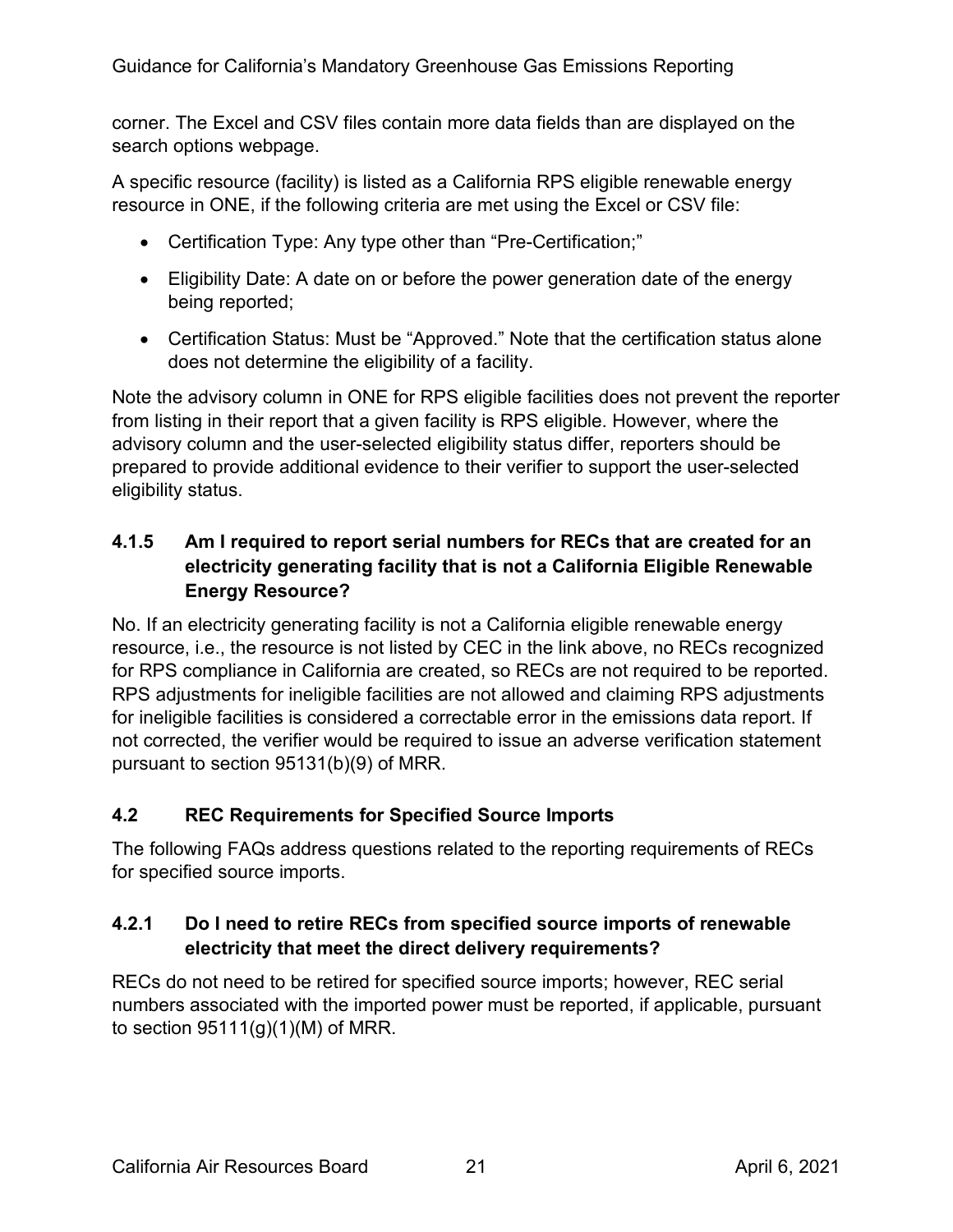## **4.2.2 Can REC serial numbers be under/over reported relative to MWh imported from eligible renewable resources?**

No. MRR requires that importers of electricity to California report "RECs associated with electricity generated, directly delivered, and reported as specified imported electricity  $\ldots$ " per section 95111(g)(1)(M)(3) of MRR. Under reporting of REC serial numbers, which also includes the omission of REC serial numbers, as well as over reporting of REC serial numbers relative to the amount of imported power does not meet the requirement to report RECs "associated with electricity generated, directly delivered, and reported as specified imported electricity." Accordingly, reporting REC serial numbers that are not associated with the imported electricity, or that do not match the imported electric power for which the RECs are claimed, does not meet the REC reporting requirement, and would result in a nonconformance. This nonconformance would not affect emissions and would therefore lead to a qualified positive verification statement, absent other issues. The EPE would still be required to use the specified source emission factor to report the specified import.

## **4.2.3 For specified electricity imported on behalf of a retail provider, is the first deliverer required to report REC serial numbers?**

Yes, the first deliverer is required to report REC serial numbers associated with the imported power. The reporting and compliance obligation applies to the first deliverer of electricity imported to California.

# **4.2.4 Are there any requirements related to RECs for imported ACS power?**

No. EPEs are not required to report REC serial numbers for specified imported electricity from an ACS's system. ACS power is not on the list of CEC's eligible renewable energy resources and thus, by definition, does not produce California RPSeligible RECs.

# **5 Reporting Sales into CAISO Markets**

The following FAQs address questions related to reporting sales into CAISO markets, including to which entities the requirements apply.

# <span id="page-21-0"></span>**5.1 Who must report sales into CAISO markets?**

Each publicly owned utility (POU) or electrical cooperative (co-op) that receives electrical distribution utility allocated allowances must report all sales into CAISO markets for which it has a compliance obligation if it deposited allocated allowances into its compliance account or the compliance account of a generator or electric power entity pursuant to section 95892(b)(2) of the Cap-and-Trade Regulation. Reporting of these data is done in the "CAISO Sales" worksheet in ONE.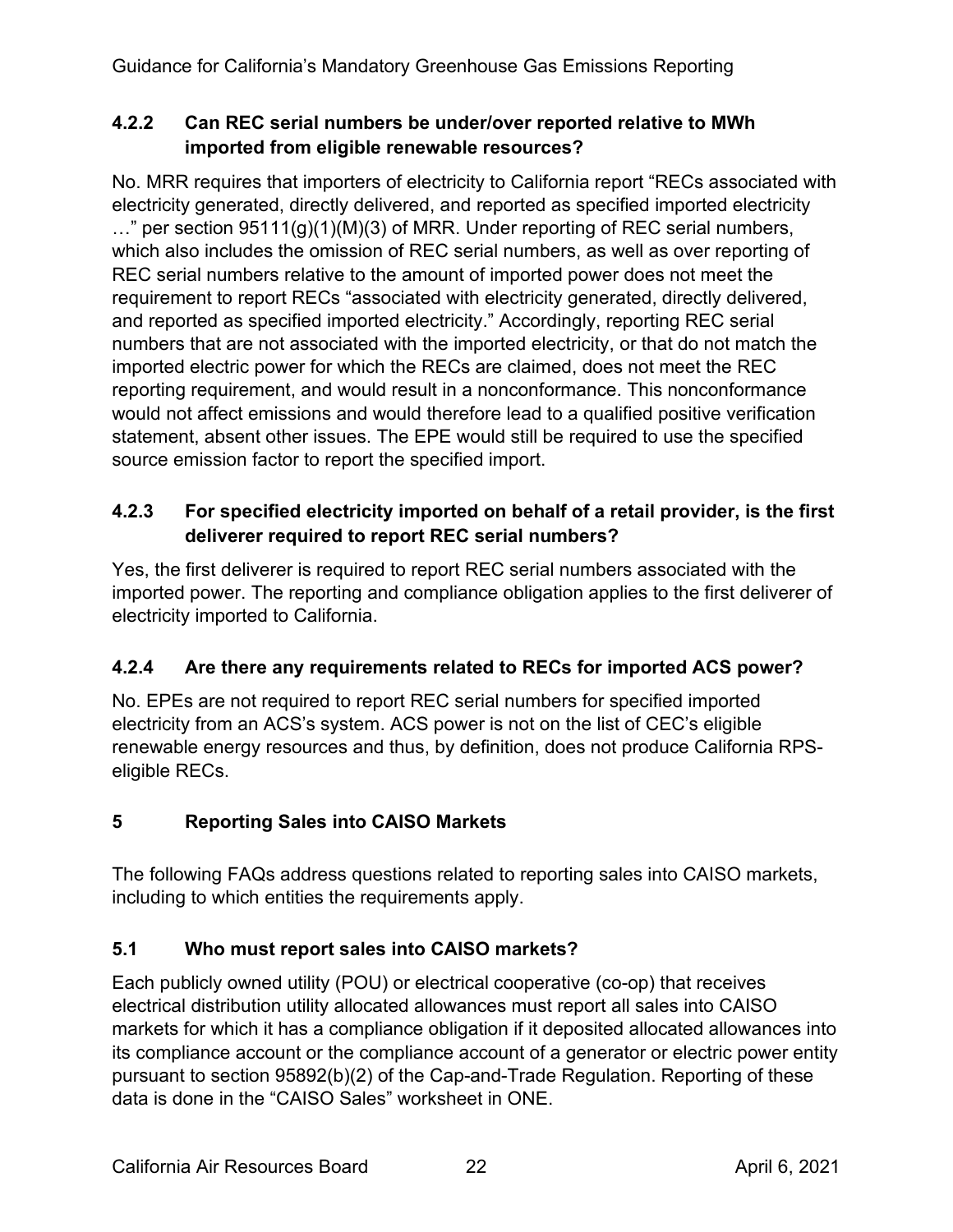To help EPEs determine whether they must report CAISO sales, staff have developed a series of questions for EPEs to answer. The answers to the following questions determine whether an EPE is required to report sales into CAISO markets under section 95111(a)(12) of MRR. All EPEs must answer question 1. EPEs who respond affirmatively to question 1 must also answer questions 2 through 5. Affirmative answers to **all five** of the following questions would require an EPE to report CAISO sales:

- 1. Are you an electrical distribution utility other than an investor-owned utility (IOU) (i.e., a POU or Co-op, or WAPA SNR)? If answering "No," you are not required to report CAISO sales and no additional information is required on this sheet.
- 2. Did you have any allocated allowances deposited in your compliance account, or in another electric power entity's (EPE) compliance account? Verifiers must contact Cap-and-Trade Program staff at [edu-allocation@arb.ca.gov](mailto:edu-allocation@arb.ca.gov) to confirm each EPE's response to this question.
- 3. Did you sell any power into any CAISO markets during the last calendar year?
- 4. Do you, or an EPE to whom you allocated allowances, have a compliance obligation under the Cap-and-Trade Regulation for emissions from electricity sold into CAISO?
- 5. Was any electricity from any resource in your portfolio sold into CAISO markets that ultimately served any non-native load?

## <span id="page-22-0"></span>**5.2 Why must POUs and co-ops report CAISO sales?**

Section 95892(d)(7)(A) of the Cap-and-Trade Regulation prohibits the use of allocated allowance value for sales into CAISO markets. CARB staff will consider the amount of sales into CAISO markets reported and the number of allowances needed to account for those sales to determine if a POU or co-op has purchased enough allowances, separate from those allocated, to cover the CAISO sales.

## <span id="page-22-1"></span>**5.3 Does an EPE still have to report, even if it didn't sell any power into CAISO markets?**

All EPEs must respond to the questions. The answers to these questions will determine whether an EPE must report sales of electricity into CAISO markets.

## <span id="page-22-2"></span>**5.4 What constitutes a sale into CAISO markets under section 95111(a)(12)?**

CAISO sales means electricity that is sold into CAISO markets, including but not limited to, the day-ahead market, real time market, and energy imbalance market. Transactions excluded, pursuant to section 11.29(a)(iii) of the CAISO Fifth Replacement Tariff dated May 1, 2014 do not constitute CAISO Sales. For purposes of compliance with MRR, electricity procured by a POU or co-op from any source that does not ultimately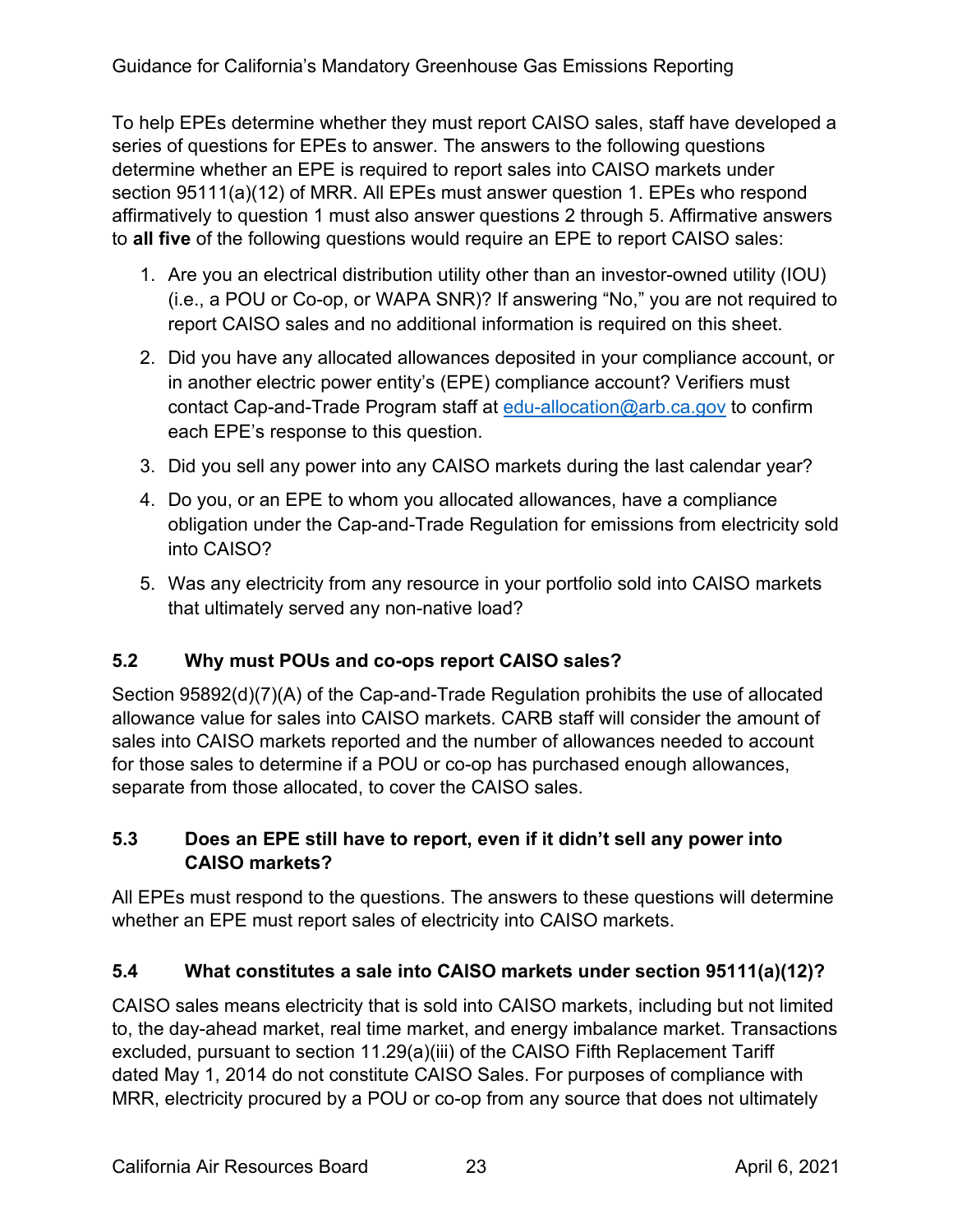serve native load is electricity that is considered "CAISO Sales" under section 95111(a)(12), for those POUs or co-ops that have a compliance obligation. More specifically:

- 1. Excess electricity that does not serve the utility's native load is reportable as CAISO sales, even if the generation resource causing the excess electricity is funded by municipal tax-exempt debt.
- 2. The determination of excess electricity must be made on an hourly (or interval) basis using hourly (interval) resource specific generation data and hourly (interval) gross load, as applicable.
- 3. Netting of electricity across or within hours (or intervals) is not allowed in the calculation of reportable CAISO sales. I.e., excess electricity sold into the CAISO markets in one hour (or interval) cannot be netted against the electricity bought from any CAISO market in another hour (or interval).

## <span id="page-23-0"></span>**5.5 What is an Electrical Distribution Utility (EDU) compliance obligation under section 95111(a)(12)?**

The compliance obligation under section 95111(a)(12) is a Cap-and-Trade Regulation compliance obligation. For the purposes of reporting CAISO sales, the EDU is considered to have a compliance obligation in the following scenarios:

- Electricity imported into California by the EDU; reported pursuant to section 95111;
- Electricity from an in-State generation facility operated or owned by the EDU;
- Electricity from a generating facility into whose compliance account the EDU directed CARB to deposit allocated allowances; or
- Electricity from a power pool which consists, in whole or in part, of electricity for which the EDU has a compliance obligation, as described in this FAQ.

# <span id="page-23-1"></span>**5.6 How does a POU or co-op report sales into CAISO markets?**

A POU or co-op that is not a "retail sales only" reporter must report sales into CAISO markets on the "CAISO Sales" tab of ONE. POUs and co-ops must report MWh sold into CAISO by source of generation (facility or unit), if known, using the emission factor for each source (if known), and should include in the report the CARB ID number for the facility or source. Any sales into CAISO not reported by source must be reported as sales from an unknown source. Retail providers that report only retail sales and have no reportable CAISO sales under section 95111(a)(12), or imports or exports, may report using the EPE overview webpage directly in Cal e-GGRT.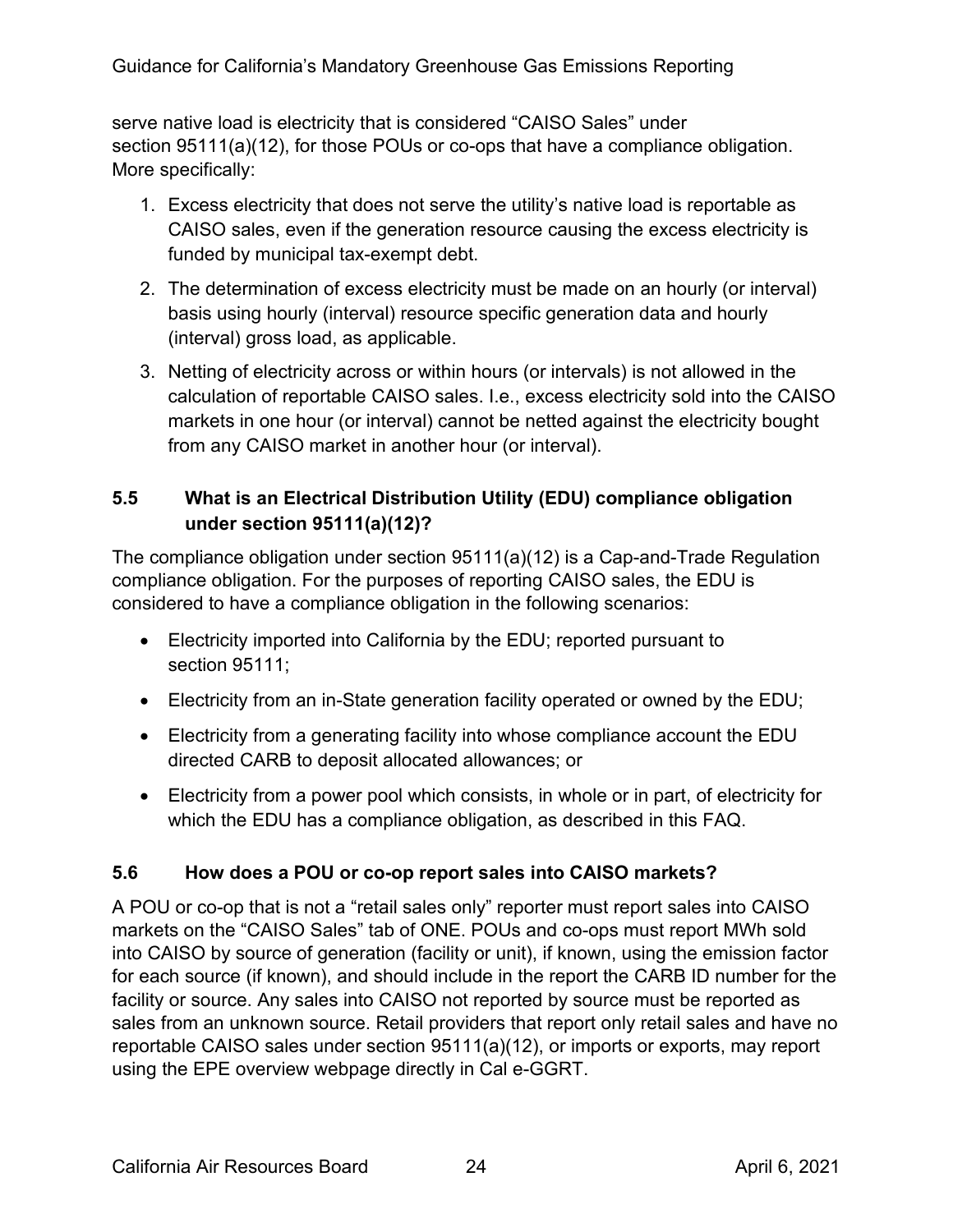# <span id="page-24-0"></span>**5.7 Which emission factors should an EDU use to report CAISO sales under section 95111(a)(12)?**

Out-of-State Specified Sources: When power is imported under section 95111 from a specified source and sold into CAISO markets, the generation source must be registered with CARB pursuant to 95111(g) and reported using a specified source emission factor calculated by CARB as posted in ONE. If the generation source is registered with CARB it will appear in the drop-down menu in Column A of the "CAISO Sales" tab of ONE. The relevant facility information and emission factor calculated by CARB will automatically populate in subsequent columns.

In-State Specified Sources: For resources for which the EDU is the GPE or has access to the emissions and electricity production, the EDU must calculate an emission factor associated with those sales. This calculation is subject to verifier review for conformance. Verifiers are expected to understand the calculation methodologies and data sources used to calculate the emission factor and determine that the calculation was reasonable. If the verifier determines the calculation of the emission factor is incorrect or unreasonable, the EPE must make changes to address the verifier's finding, or may choose "Unknown – CAISO Sales" from the facility drop-down list in Column A of the "CAISO Sales" tab of ONE for sales from that source. Similarly, in cases where the EPE does not have access to sufficient data to calculate an emission factor for an in-State specified source, the EPE must chose the "Unknown – CAISO Sales" option.

Unknown or Unspecified Sources (e.g., market purchases): When imported electricity meets the requirements for unspecified electricity under MRR and is sold into CAISO markets, the EDU must choose "Unspecified – CAISO Sales" from the facility dropdown list in Column A of the "CAISO Sales' tab of ONE. This will result in an emission factor of 0.428 MT  $CO<sub>2</sub>e/MWh$  for unspecified electricity, pursuant to section 95111(b)(1).

Likewise, if the generation source is unknown the EDU must report using the default emission factor of 0.428 MT CO<sub>2</sub>e/MWh for unspecified electricity, pursuant to section 95111(b)(1). The EDU must choose "Unknown – CAISO Sales" from the facility drop-down list in Column A of the "CAISO Sales" tab of ONE.

# <span id="page-24-1"></span>**5.8 When should an EDU use a system emission factor, that is not listed in ONE, to report CAISO sales under section 95111(a)(12)?**

If an EDU has sales into CAISO markets that cannot be attributed to a specific source, but are from the EDU's system, an EDU may calculate and use a system emission factor. The system emission factor is the total emissions divided by total net generation for all facilities and purchases in the EDU's system or portfolio. This calculation is subject to verifier review for conformance. Verifiers are expected to understand the calculation methodologies and data sources used to calculate the emission factor and determine that the calculation was reasonable. If the verifier determines the calculation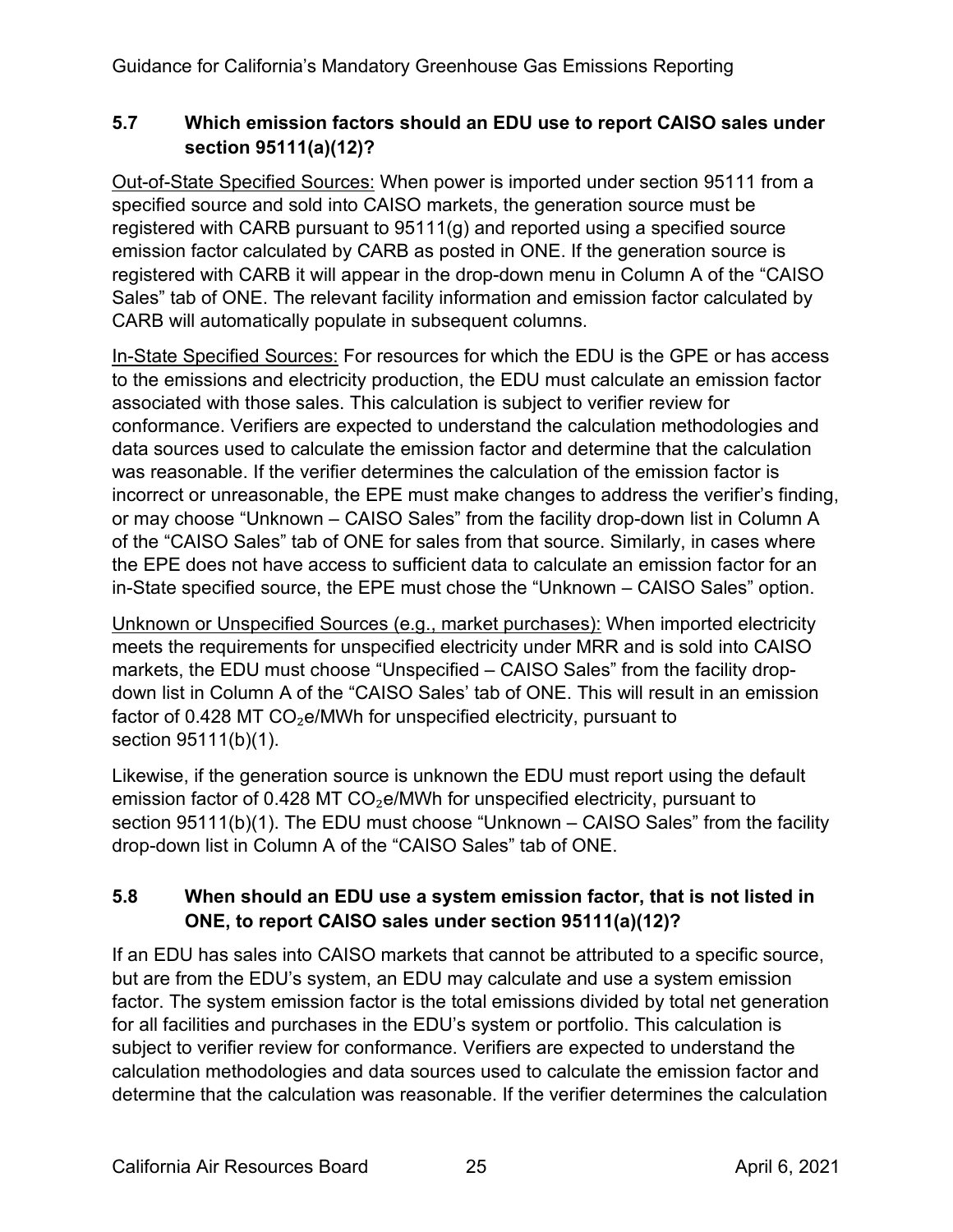of the emission factor is incorrect or unreasonable, the EPE must make changes to address the verifier's finding, or may choose "Unknown – CAISO Sales" from the facility drop-down list in Column A of the "CAISO Sales" tab of ONE for sales from that source or system.

## **6 CAISO Energy Imbalance Market (EIM)**

The following FAQs address questions related to reporting imports from the CAISO Energy Imbalance Market (EIM).

## <span id="page-25-0"></span>**6.1 Are EPEs required to report EIM imports and exports under MRR?**

Yes, the definition of imported electricity in section 95102(a) includes dispatches designated by the CAISO EIM optimization model and reported by CAISO to EIM Participating Resource Scheduling Coordinators as electricity imported to serve retail customer load located within the State of California. Similarly, the definition of electricity exporter includes exports from California associated with EIM, in the event that future model enhancements identify resource specific exports.

## <span id="page-25-1"></span>**6.2 What CAISO settlement data should be used when reporting EIM imports?**

CAISO may periodically update settlement data for up to 36 months after the trade date. When reporting EIM specified imports, EPEs should use the most current CAISO settlement data available. In order to meet the June 1 deadline, EPEs should report using updated settlement data available as of April 30 or later. During verification, that data should be updated to reflect settlement data as of July 1. This means the reported data will include some T+18 month, some T+9 month and some T+55 day settlement data.

## <span id="page-25-2"></span>**6.3 Are EIM imports subject to the Lesser of Analysis (LOA)?**

Yes, EIM Imports are now subject to the Lesser of Analysis (LOA). The LOA applies to imports with an emission factor of zero and to imports from California Renewable Portfolio Standard (RPS) eligible resources. EIM was previously excluded from LOA under 2014 MRR but is now included under 2016 MRR. See also FAQ 2.2.3 above for more information.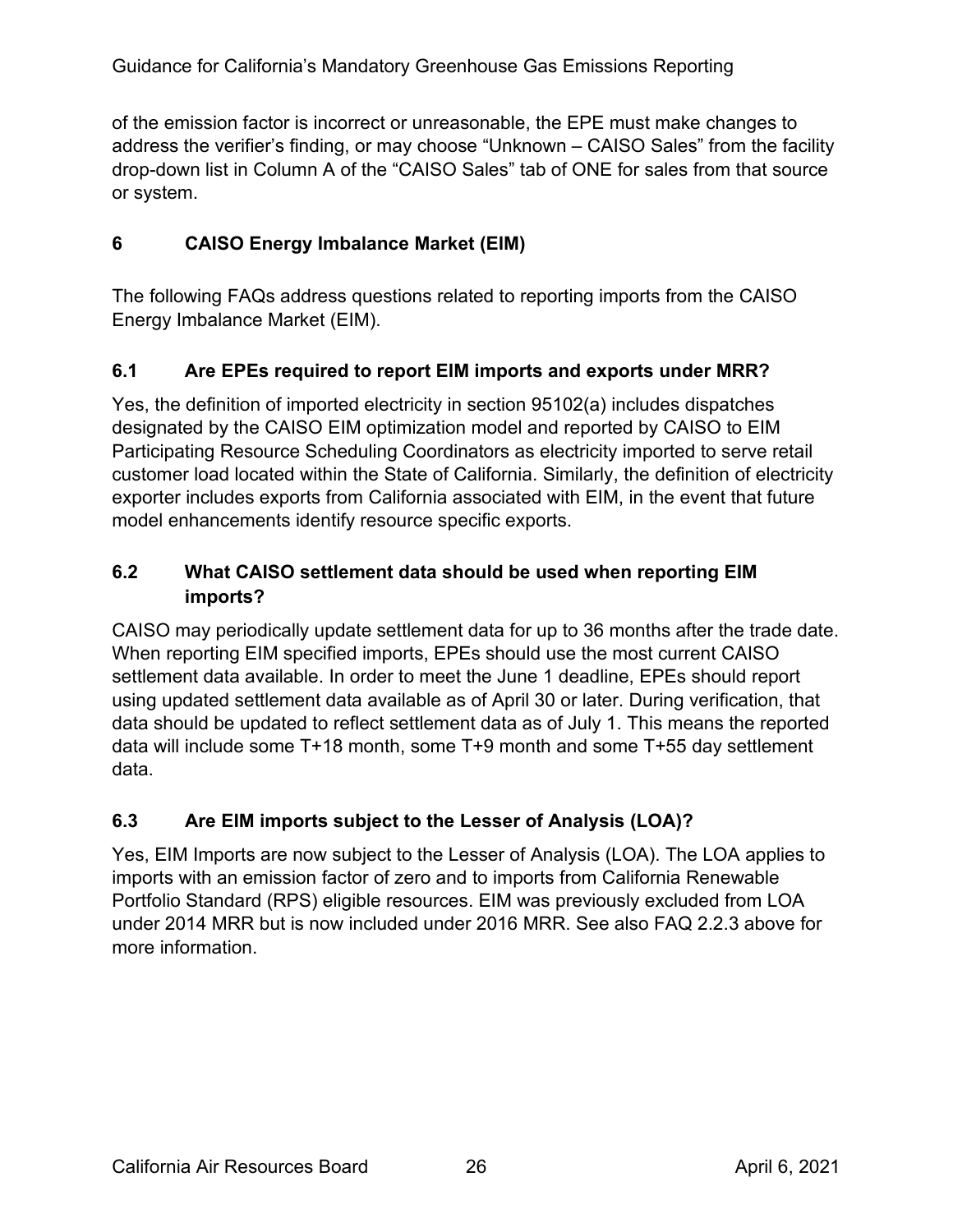# <span id="page-26-0"></span>**6.4 For CY2019 Only [Obsolete]**

## <span id="page-26-1"></span>**6.5 For CY2019 Only [Obsolete]**

## <span id="page-26-2"></span>**6.6 How are EIM imports identified as an EIM Import in ONE in either the Specified Imports or Unspecified Imports tab?**

In ONE in the Specified and Unspecified Imports tabs, the "E-Tagged, Metered, or EIM?" field is used to flag imports as either tagged, metered, or EIM. When reporting EIM imports, select "EIM" in this field**,** then identify whether they took place in Q1 or in Q2 through Q4 for specified imports.

#### <span id="page-26-3"></span>**6.7 Should EIM imports reported as result of the Lesser of Analysis be reported as "EIM" or "Metered" in the "E-Tagged, Metered, or EIM?" field in ONE?**

EIM imports reported as a result of the Lesser of Analysis must be reported as "EIM" in the "E-Tagged, Metered, or EIM" field in the Specified Imports tab of ONE. EIM imports are subject to the lesser of analysis as described in FAQ 6.3. Even though the EIM imports reported in the Specified Imports tab of ONE are based on the metered output of the generation source, the mechanism by which those MWh were imported to California was via EIM, not via metered transmission line quantities.

## **7 Reporting Retail Sales of Electricity**

The following FAQs address questions related to reporting retail sales of electricity that serve California load.

## <span id="page-26-4"></span>**7.1 Do EPEs have to report retail sales that serve California load?**

Yes, EPEs that are retail providers under MRR are required to report retail sales for each calendar year, even if they have zero retail sales to report, per section 95101(h)(2)(D), although there are exceptions for Electric Service Providers (ESP) as described below. Additional requirements for retail providers are set forth in sections 95111(c) and 95111(h)(2)(B). Retail sales are reported in MWh.

## <span id="page-26-5"></span>**7.2 What constitutes "retail sales of electricity" under MRR?**

"Retail sales" is defined as "electricity sold to retail end users," under section 95102(a). For investor-owned utilities, this should include both bundled and unbundled retail sales. All EPEs that are EIM Purchasers are required to verify annual retail sales pursuant to sections 95111(c) and 95111(h)(2)(B).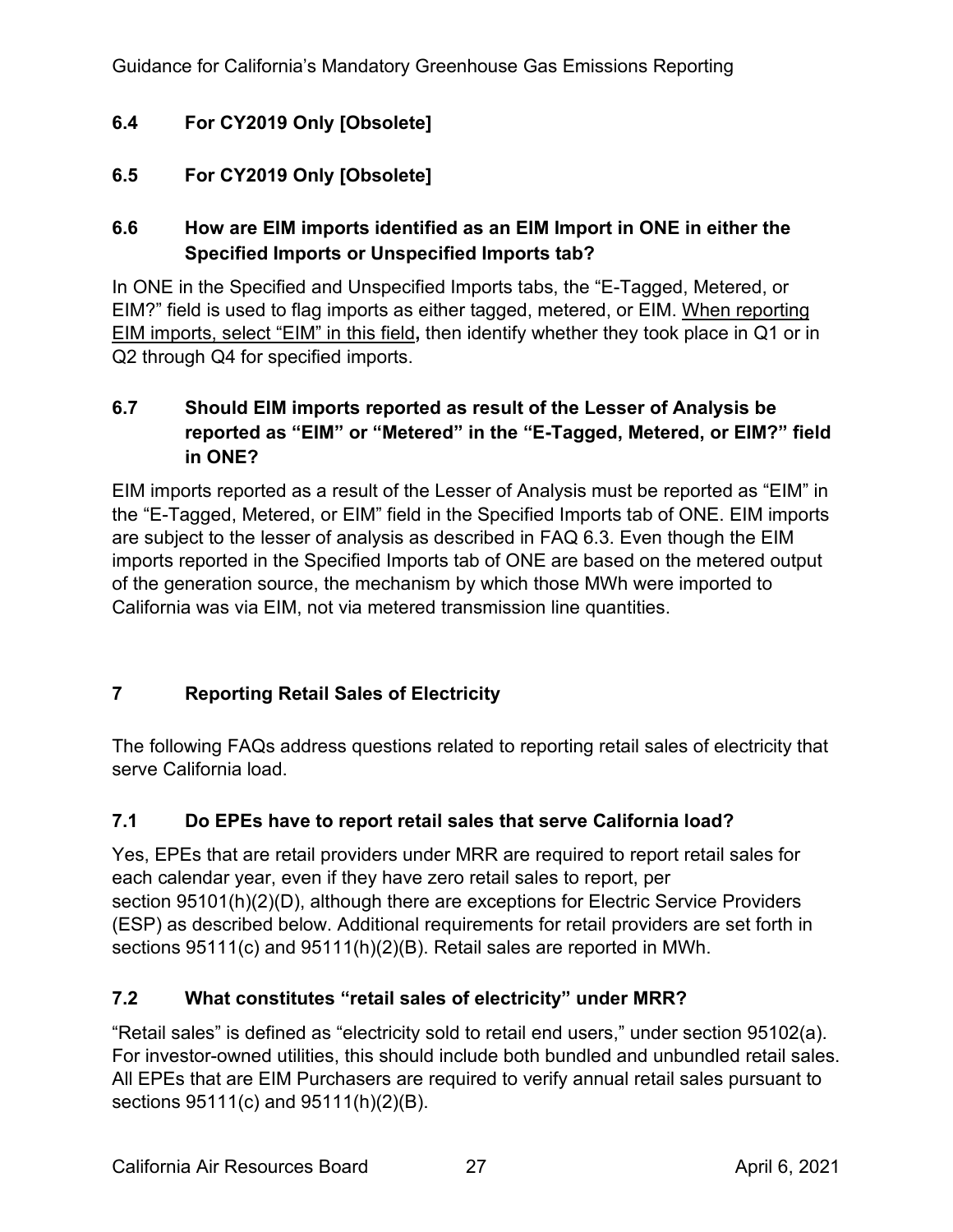For purposes of reporting retail sales under MRR, the requirement is to report a single annual retail sales figure in MWh. In order to verify the accuracy of the reported figure, the entity must provide substantiating documentation to the verifier demonstrating the accuracy of the reported totals. CARB will contact EIM Purchasers that are "retail sales only" reporters with directions about how to provide substantiating documentation.

In addition, pursuant to section 95111(h)(2)(B)(2), investor-owned utilities (IOUs) who are EIM Purchasers, shall calculate, report and cause to be verified, the name(s) and total California retail sales of each load-serving entity (community choice aggregator and electric service provider) in its electrical distribution service territory. IOUs should not include the retail sales totals of any publicly owned electric utilities they serve. IOUs should make documentation demonstrating how those values were calculated, available to verifiers to support the accuracy of the reported totals during the verification process.

To allow IOUs to report Unbundled Sales in Cal e‐GGRT, CARB staff will upload an Unbundled Sales Reporting Template in Excel to each applicable IOU's Cal e‐GGRT account. Each template will contain the known list of each CCA and ESP in the respective IOU service territories. For ease of reporting in the template, retail sales will be reported in both kWh and MWh. After each template is completed, each applicable IOU will upload the file as an additional attachment on the Electric Power Entity Overview page in Cal e‐GGRT.

## <span id="page-27-0"></span>**7.3 How should CPUC-registered electric service providers (ESP) report?**

Electric Service Providers (ESP) are retail providers under MRR. Although registered with the CPUC, some ESPs currently serve (or have served) California load via retail sales, whereas some ESPs have never served California load. Pursuant to section 95101(h)(2)(D), ESPs that have never provided retail electricity to California customers are not required to report under MRR until they meet the definition of retail provider, unless other MRR provisions are applicable (e.g., reportable imports). Thus, an ESP that has served California retail load must report the quantity of retail sales (MWh) served via Cal e‐GGRT, whereas ESPs that have never provided retail sales in California are no longer required to report zero retail sales.

# <span id="page-27-1"></span>**7.4 Can an EPE report retail sales for an affiliated ESP or community choice aggregator (CCA)?**

Pursuant to section 95101(h)(2)(D), each EPE must report its own retail sales (and other applicable information) via Cal e‐GGRT. Separately, under 95111(h)(2)(B)(2), IOUs who are EIM Purchasers, must report the total California retail sales of each loadserving entity in its electrical distribution service territory.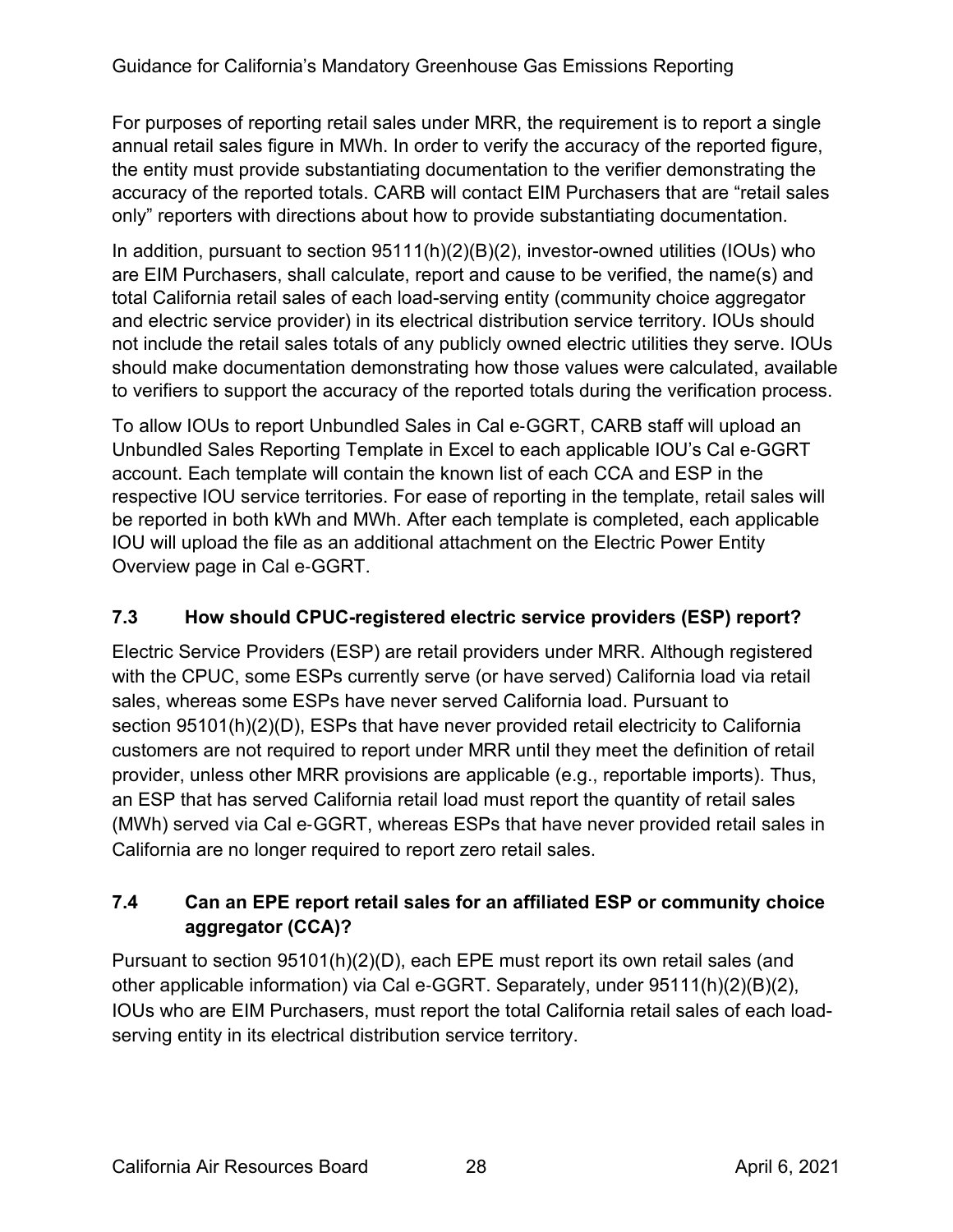### **8 Cessation of Reporting and Verification**

The following FAQs address questions related to reporting, verification, and reporting.

### <span id="page-28-0"></span>**8.1 Imports and/or Exports: When an EPE stops importing and exporting power, how much longer does the EPE have to report and verify?**

Pursuant to section 95101(h)(1)(B) of 2018 MRR, EPEs with a compliance obligation under the Cap-and-Trade regulation (i.e., having any imported MWh regardless of emission factor for any year of the compliance period 2018-2020), EPEs are required to continue to submit an emissions data report until the entity has no reportable imports for an entire subsequent compliance period (e.g., through the end of the 2021-2023 compliance period, even if imports cease during the 2018-2020 compliance period). Regarding verification, this subpart states that, "*Electric power entities that no longer import or export electricity must verify their emissions data report in the first year in which they report zero imports or exports. Any reporting year thereafter with zero imports or exports is not subject to verification*."

If the EPE previously did not have a compliance obligation under the Cap-and-Trade regulation (e.g., only reported exports), then it must continue to report zero imports and exports for three consecutive years pursuant to section 95101(h)(2)(C). Verification for reporting when such consecutive zero exports are reported is not required, pursuant to section 95101(h)(2)(C). See Table 5 for a summary of Cessation requirements for reporting and verification below.

| Imports        | EPE with any MWh imports, regardless of emission factor, must continue to<br>submit an emissions data report until the entity has no reportable imports for an<br>entire subsequent compliance period, even if imports cease during the 2018-<br>2020 compliance period.       |
|----------------|--------------------------------------------------------------------------------------------------------------------------------------------------------------------------------------------------------------------------------------------------------------------------------|
| <b>Exports</b> | EPE must continue to report zero exports (and no imports) for three consecutive                                                                                                                                                                                                |
| Only           | years pursuant to section $95101(h)(2)(C)$ .                                                                                                                                                                                                                                   |
| Wheels         | An EPE with wheels only is not required to report or verify, because EPEs are                                                                                                                                                                                                  |
| Only           | defined as only importers and exporters.                                                                                                                                                                                                                                       |
| Verification   | Electric power entities that no longer import or export electricity must verify their<br>emissions data report in the first year in which they report zero imports or<br>exports. Any reporting year thereafter with zero imports or exports is not subject<br>to verification |

#### **Table 5: Cessation of Reporting & Verification in MRR 2018**

Note that the EPE must notify CARB in writing of the reason(s) for cessation of reporting pursuant to sections 95101(h)(1)(C) and 95101(h)(2)(E). EPEs that meet the definition of retail provider must always report retail sales pursuant to section 95101(h)(2)(D).